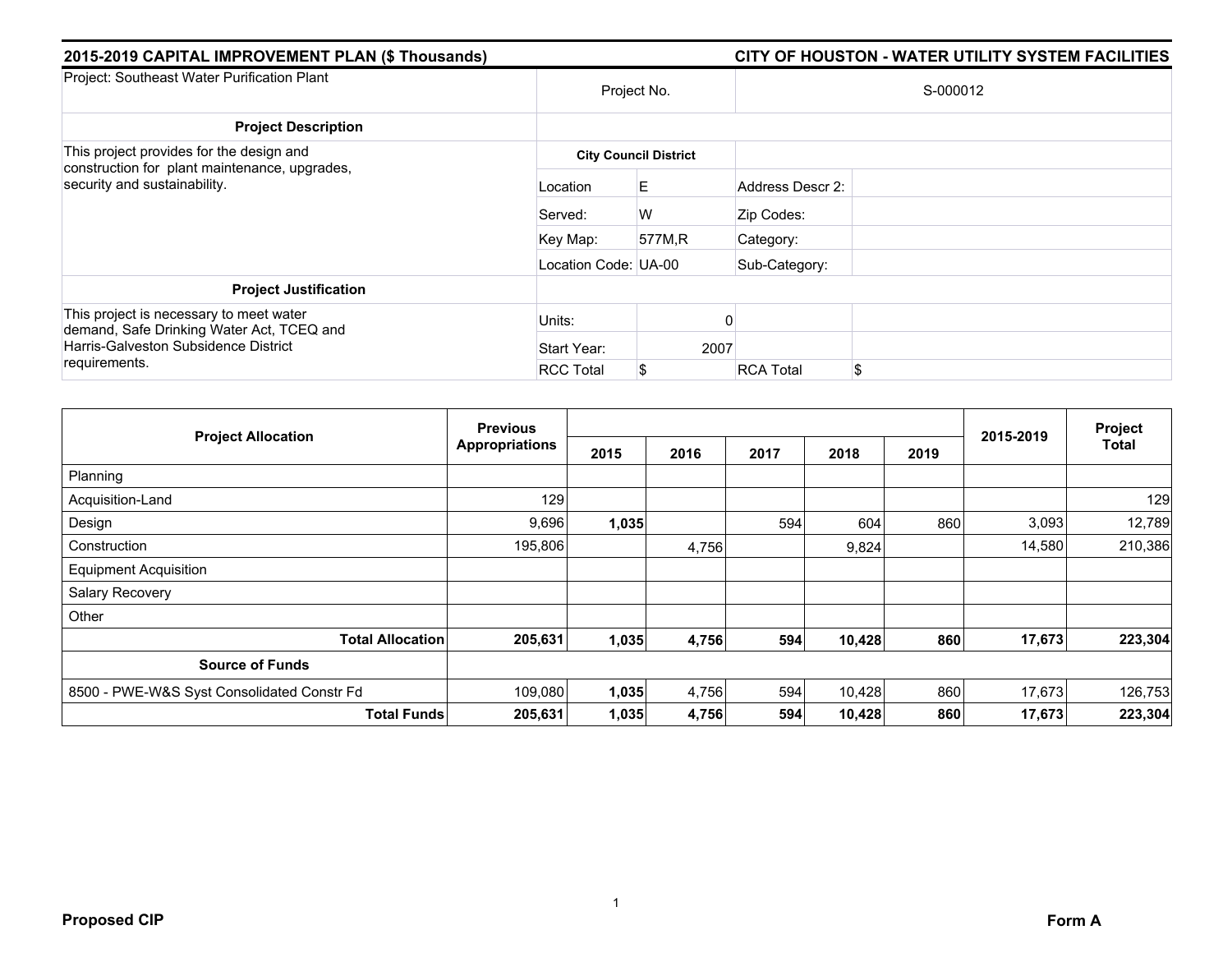| 2015-2019 CAPITAL IMPROVEMENT PLAN (\$ Thousands)                                                                                                                           |                      |                              |                  | CITY OF HOUSTON - WATER UTILITY SYSTEM FACILITIES |
|-----------------------------------------------------------------------------------------------------------------------------------------------------------------------------|----------------------|------------------------------|------------------|---------------------------------------------------|
| Project: Emergency Needs for Water Utility                                                                                                                                  |                      | Project No.                  |                  | S-000019                                          |
| <b>Project Description</b>                                                                                                                                                  |                      |                              |                  |                                                   |
| This program provides for unforeseen<br>emergency needs for engineering services,<br>construction, and equipments for facility and<br>water line failure of Public Utility. |                      | <b>City Council District</b> |                  |                                                   |
|                                                                                                                                                                             | Location             | V                            | Address Descr 2: |                                                   |
|                                                                                                                                                                             | Served:              | v                            | Zip Codes:       |                                                   |
|                                                                                                                                                                             | Key Map:             | V                            | Category:        |                                                   |
|                                                                                                                                                                             | Location Code: UA-00 |                              | Sub-Category:    |                                                   |
| <b>Project Justification</b>                                                                                                                                                |                      |                              |                  |                                                   |
| This program is needed to provide public health<br>and safety, and to ensure regulatory compliance.                                                                         | Units:               |                              |                  |                                                   |
|                                                                                                                                                                             | Start Year:          | 2007                         |                  |                                                   |
|                                                                                                                                                                             | <b>RCC Total</b>     | S.                           | <b>RCA Total</b> | \$                                                |

|                                            | <b>Previous</b>       |      |      |       |       |       |           | Project      |
|--------------------------------------------|-----------------------|------|------|-------|-------|-------|-----------|--------------|
| <b>Project Allocation</b>                  | <b>Appropriations</b> | 2015 | 2016 | 2017  | 2018  | 2019  | 2015-2019 | <b>Total</b> |
| Planning                                   |                       |      |      |       |       |       |           |              |
| Acquisition-Land                           | 137                   |      |      |       |       |       |           | 137          |
| Design                                     | 2,267                 |      |      |       |       |       |           | 2,267        |
| Construction                               | 7,586                 |      |      |       |       |       |           | 7,586        |
| <b>Equipment Acquisition</b>               | 2,357                 |      |      |       |       |       |           | 2,357        |
| Salary Recovery                            | $\sim$                |      |      |       |       |       |           |              |
| Other                                      |                       | 500  | 500  | 1,000 | 1,000 | 1,000 | 4,000     | 4,000        |
| <b>Total Allocation</b>                    | 12,350                | 500  | 500  | 1,000 | 1,000 | 1,000 | 4,000     | 16,350       |
| <b>Source of Funds</b>                     |                       |      |      |       |       |       |           |              |
| 8500 - PWE-W&S Syst Consolidated Constr Fd | 12,350                | 500  | 500  | 1,000 | 1,000 | 1,000 | 4,000     | 16,350       |
| <b>Total Funds</b>                         | 12,350                | 500  | 500  | 1,000 | 1,000 | 1,000 | 4,000     | 16,350       |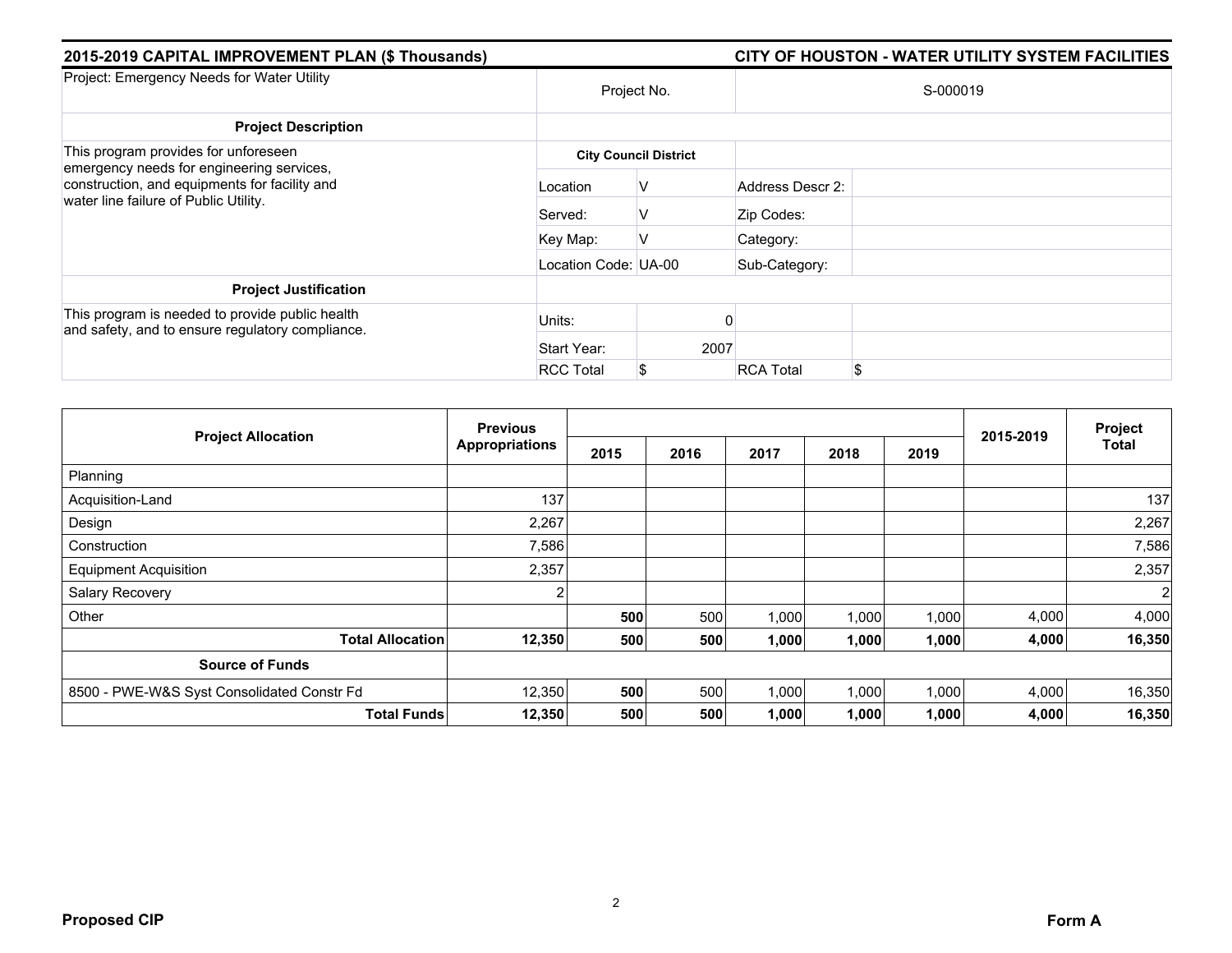| 2015-2019 CAPITAL IMPROVEMENT PLAN (\$ Thousands)                                                                                                                                                                            |                      |                              |                  | CITY OF HOUSTON - WATER UTILITY SYSTEM FACILITIES |  |  |  |
|------------------------------------------------------------------------------------------------------------------------------------------------------------------------------------------------------------------------------|----------------------|------------------------------|------------------|---------------------------------------------------|--|--|--|
| Project: Miscellaneous Water Needs                                                                                                                                                                                           | Project No.          |                              | S-000020         |                                                   |  |  |  |
| <b>Project Description</b>                                                                                                                                                                                                   |                      |                              |                  |                                                   |  |  |  |
| This program provides for unforeseen<br>miscellaneous needs for acquisition,<br>engineering services, construction, and legal<br>services required in conjunction with various<br>projects and activities of Public Utility. |                      | <b>City Council District</b> |                  |                                                   |  |  |  |
|                                                                                                                                                                                                                              | Location             | V                            | Address Descr 2: |                                                   |  |  |  |
|                                                                                                                                                                                                                              | Served:              | v                            | Zip Codes:       |                                                   |  |  |  |
|                                                                                                                                                                                                                              | Key Map:             | N/A                          | Category:        |                                                   |  |  |  |
|                                                                                                                                                                                                                              | Location Code: UA-00 |                              | Sub-Category:    |                                                   |  |  |  |
| <b>Project Justification</b>                                                                                                                                                                                                 |                      |                              |                  |                                                   |  |  |  |
| This program is needed to provide for<br>unforeseen costs.                                                                                                                                                                   | Units:               |                              |                  |                                                   |  |  |  |
|                                                                                                                                                                                                                              | Start Year:          | 2011                         |                  |                                                   |  |  |  |
|                                                                                                                                                                                                                              | <b>RCC Total</b>     | S                            | <b>RCA Total</b> | \$                                                |  |  |  |

|                                            | <b>Previous</b>       |       |      |      |      |      |           | Project |
|--------------------------------------------|-----------------------|-------|------|------|------|------|-----------|---------|
| <b>Project Allocation</b>                  | <b>Appropriations</b> | 2015  | 2016 | 2017 | 2018 | 2019 | 2015-2019 | Total   |
| Planning                                   |                       |       |      |      |      |      |           |         |
| Acquisition-Land                           |                       |       |      |      |      |      |           |         |
| Design                                     | 300                   |       |      |      |      |      |           | 300     |
| Construction                               | 488                   | 290   | 240  | 240  | 240  | 240  | 1,250     | 1,738   |
| <b>Equipment Acquisition</b>               | 2,169                 |       |      |      |      |      |           | 2,169   |
| Salary Recovery                            |                       |       |      |      |      |      |           |         |
| Other                                      |                       | 900   |      | 500  | 500  | 500  | 2,400     | 2,400   |
| <b>Total Allocation</b>                    | 2,956                 | 1,190 | 240  | 740  | 740  | 740  | 3,650     | 6,606   |
| <b>Source of Funds</b>                     |                       |       |      |      |      |      |           |         |
| 8500 - PWE-W&S Syst Consolidated Constr Fd | 2,956                 | 1,190 | 240  | 740  | 740  | 740  | 3,650     | 6,606   |
| <b>Total Funds</b>                         | 2,956                 | 1,190 | 240  | 740  | 740  | 740  | 3,650     | 6,606   |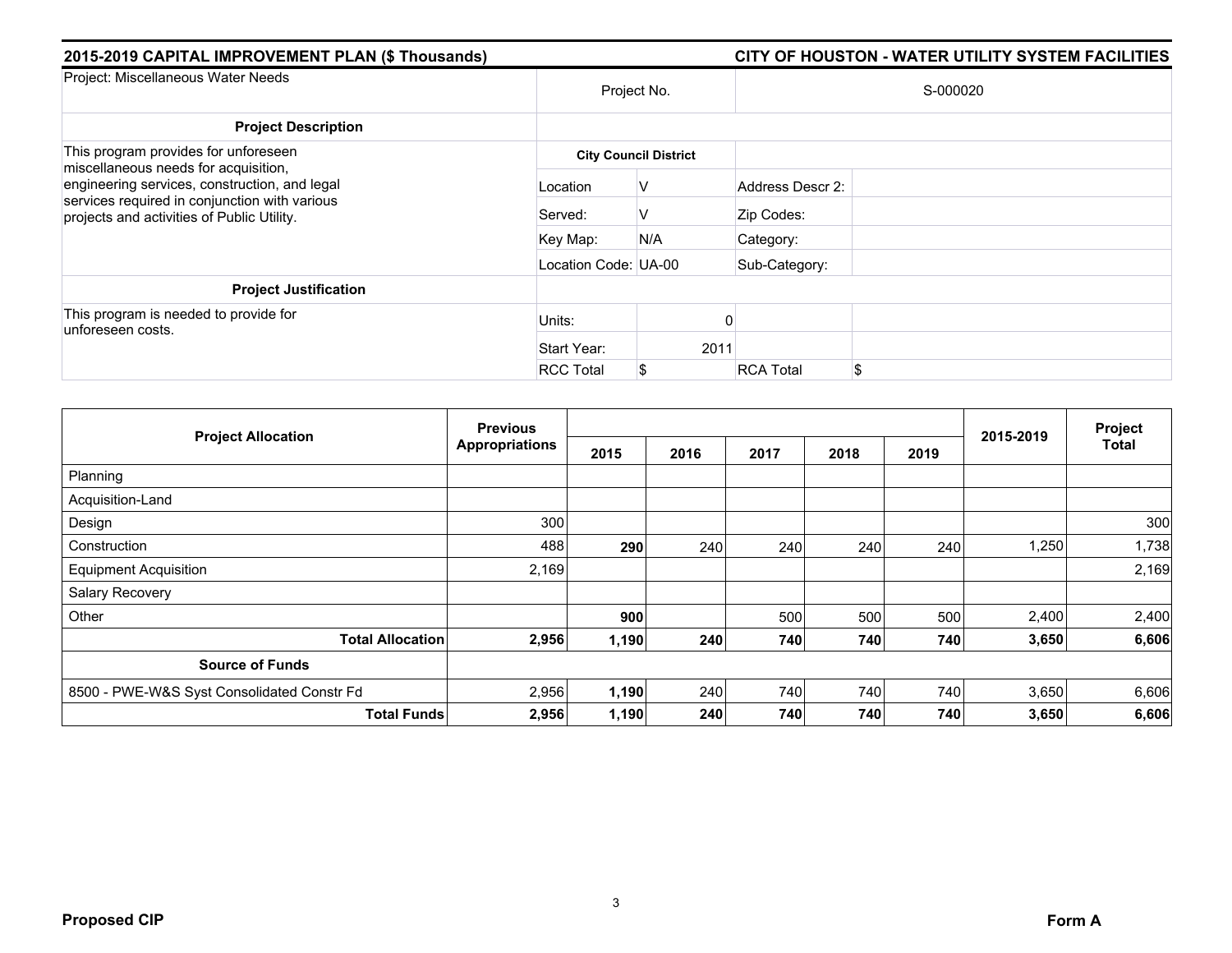| 2015-2019 CAPITAL IMPROVEMENT PLAN (\$ Thousands)                                                                                                                                                       |                      | CITY OF HOUSTON - WATER UTILITY SYSTEM FACILITIES |                  |    |  |  |  |
|---------------------------------------------------------------------------------------------------------------------------------------------------------------------------------------------------------|----------------------|---------------------------------------------------|------------------|----|--|--|--|
| Project: Neighborhood Water Main Replacement                                                                                                                                                            | Project No.          |                                                   | S-000035         |    |  |  |  |
| <b>Project Description</b>                                                                                                                                                                              |                      |                                                   |                  |    |  |  |  |
| This program provides for the design and construction of replacement<br>distribution mains and upgrades small mains which do not meet<br>standards.                                                     |                      | <b>City Council District</b>                      |                  |    |  |  |  |
|                                                                                                                                                                                                         | Location             | V                                                 | Address Descr 2: |    |  |  |  |
|                                                                                                                                                                                                         | Served:              | v                                                 | Zip Codes:       |    |  |  |  |
|                                                                                                                                                                                                         | Key Map:             | V                                                 | Category:        |    |  |  |  |
|                                                                                                                                                                                                         | Location Code: UA-00 |                                                   | Sub-Category:    |    |  |  |  |
| <b>Project Justification</b>                                                                                                                                                                            |                      |                                                   |                  |    |  |  |  |
| This program is required to improve customer service, water quality<br>and capacity, fire protection, system reliability, and assures<br>compliance with TCEQ rules and other governmental regulations. | Units:               |                                                   |                  |    |  |  |  |
|                                                                                                                                                                                                         | Start Year:          | 2007                                              |                  |    |  |  |  |
|                                                                                                                                                                                                         | <b>RCC Total</b>     | S                                                 | <b>RCA Total</b> | \$ |  |  |  |

|                                            | <b>Previous</b>       |        |        |        |        |        |           | Project |
|--------------------------------------------|-----------------------|--------|--------|--------|--------|--------|-----------|---------|
| <b>Project Allocation</b>                  | <b>Appropriations</b> | 2015   | 2016   | 2017   | 2018   | 2019   | 2015-2019 | Total   |
| Planning                                   |                       |        |        |        |        |        |           |         |
| Acquisition-Land                           | 214                   |        |        |        |        |        |           | 214     |
| Design                                     | 64,382                |        | 4,375  | 5,208  | 4,568  | 4,547  | 18,698    | 83,080  |
| Construction                               | 343,992               | 33,993 | 31,338 | 26,108 | 25,834 | 31,539 | 148,812   | 492,804 |
| <b>Equipment Acquisition</b>               |                       |        |        |        |        |        |           |         |
| Salary Recovery                            |                       |        |        |        |        |        |           |         |
| Other                                      |                       |        |        |        |        |        |           |         |
| <b>Total Allocation</b>                    | 408,587               | 33,993 | 35,713 | 31,316 | 30,402 | 36,086 | 167,510   | 576,097 |
| <b>Source of Funds</b>                     |                       |        |        |        |        |        |           |         |
| 8500 - PWE-W&S Syst Consolidated Constr Fd | 408,587               | 5,940  | 10,420 | 28,537 | 30,402 | 36,086 | 111,385   | 519,972 |
| Proposed TWDB (8500)                       |                       | 28,053 | 25,293 | 2,779  |        |        | 56,125    | 56,125  |
| <b>Total Funds</b>                         | 408,587               | 33,993 | 35,713 | 31,316 | 30,402 | 36,086 | 167,510   | 576,097 |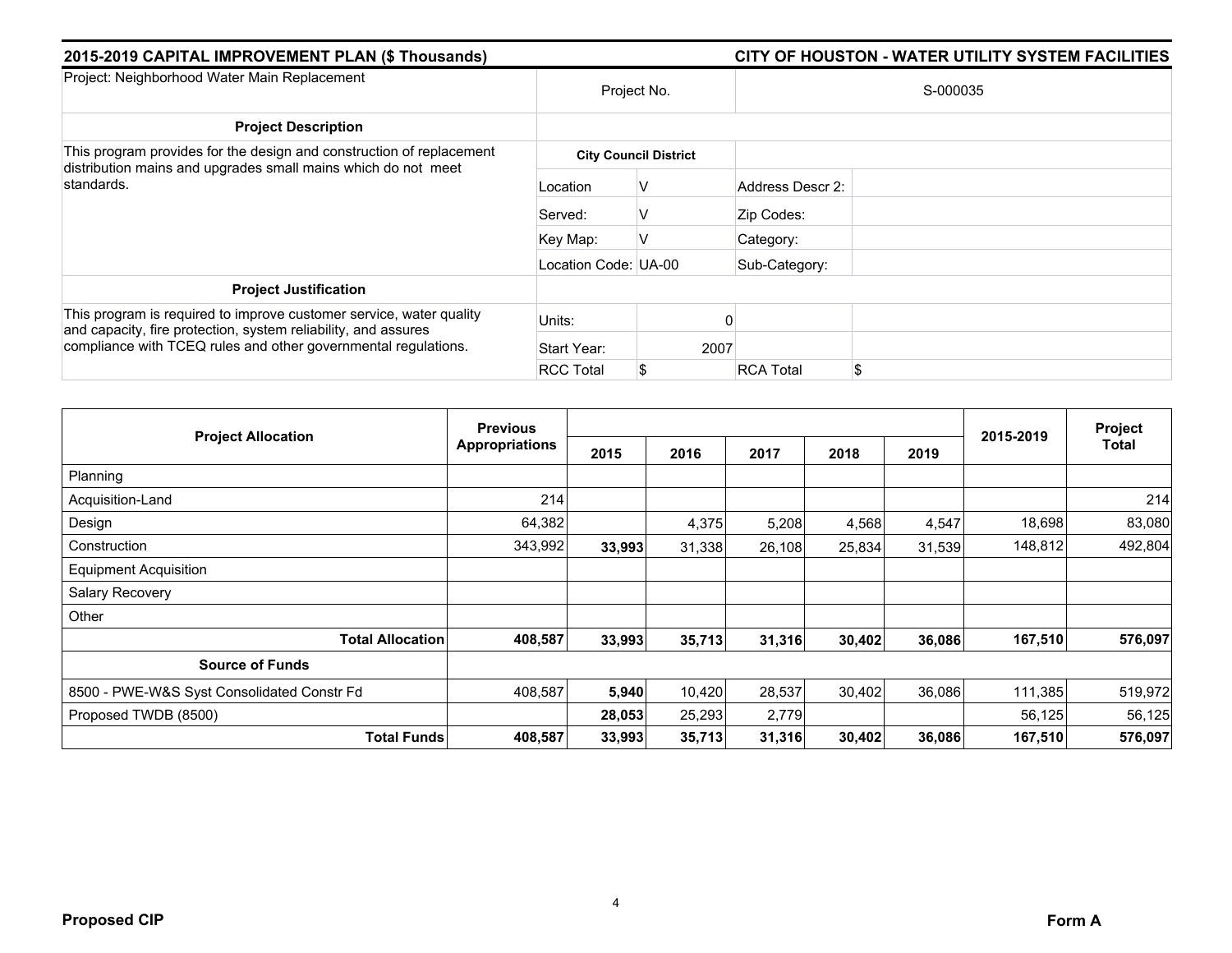| 2015-2019 CAPITAL IMPROVEMENT PLAN (\$ Thousands)                                                                               |                      |                              | CITY OF HOUSTON - WATER UTILITY SYSTEM FACILITIES |    |  |  |  |  |  |
|---------------------------------------------------------------------------------------------------------------------------------|----------------------|------------------------------|---------------------------------------------------|----|--|--|--|--|--|
| Project: East Water Purification Plant                                                                                          | Project No.          |                              | S-000056                                          |    |  |  |  |  |  |
| <b>Project Description</b>                                                                                                      |                      |                              |                                                   |    |  |  |  |  |  |
| This project upgrades and optimizes the East                                                                                    |                      | <b>City Council District</b> |                                                   |    |  |  |  |  |  |
| Water Plant, and increases the capacity and<br>reliability to meet immediate and future needs of<br>the City and its customers. | Location             | E.                           | Address Descr 2:                                  |    |  |  |  |  |  |
|                                                                                                                                 | Served:              | W                            | Zip Codes:                                        |    |  |  |  |  |  |
|                                                                                                                                 | Key Map:             | 496U, Y                      | Category:                                         |    |  |  |  |  |  |
|                                                                                                                                 | Location Code: UA-00 |                              | Sub-Category:                                     |    |  |  |  |  |  |
| <b>Project Justification</b>                                                                                                    |                      |                              |                                                   |    |  |  |  |  |  |
| This project is necessary to meet water<br>demand, Safe Drinking Water Act, TCEQ and<br>Harris-Galveston Subsidence District    | Units:               |                              |                                                   |    |  |  |  |  |  |
|                                                                                                                                 | Start Year:          | 2007                         |                                                   |    |  |  |  |  |  |
| requirements.                                                                                                                   | <b>RCC Total</b>     | S                            | <b>RCA Total</b>                                  | \$ |  |  |  |  |  |

| <b>Project Allocation</b>                  | <b>Previous</b>       |        |        |        |      |      |           | Project      |
|--------------------------------------------|-----------------------|--------|--------|--------|------|------|-----------|--------------|
|                                            | <b>Appropriations</b> | 2015   | 2016   | 2017   | 2018 | 2019 | 2015-2019 | <b>Total</b> |
| Planning                                   |                       |        |        |        |      |      |           |              |
| Acquisition-Land                           |                       | 1,500  |        |        |      |      | 1,500     | 1,500        |
| Design                                     | 19,036                |        |        |        |      |      |           | 19,036       |
| Construction                               | 99,592                | 15,000 | 29,727 | 22,353 |      |      | 67,080    | 166,672      |
| <b>Equipment Acquisition</b>               |                       |        |        |        |      |      |           |              |
| Salary Recovery                            |                       |        |        |        |      |      |           |              |
| Other                                      |                       |        |        |        |      |      |           |              |
| <b>Total Allocation</b>                    | 118,628               | 16,500 | 29,727 | 22,353 |      |      | 68,580    | 187,208      |
| <b>Source of Funds</b>                     |                       |        |        |        |      |      |           |              |
| 8500 - PWE-W&S Syst Consolidated Constr Fd | 118,628               | 16,500 | 29,727 | 22,353 |      |      | 68,580    | 187,208      |
| <b>Total Funds</b>                         | 118,628               | 16,500 | 29,727 | 22,353 |      |      | 68,580    | 187,208      |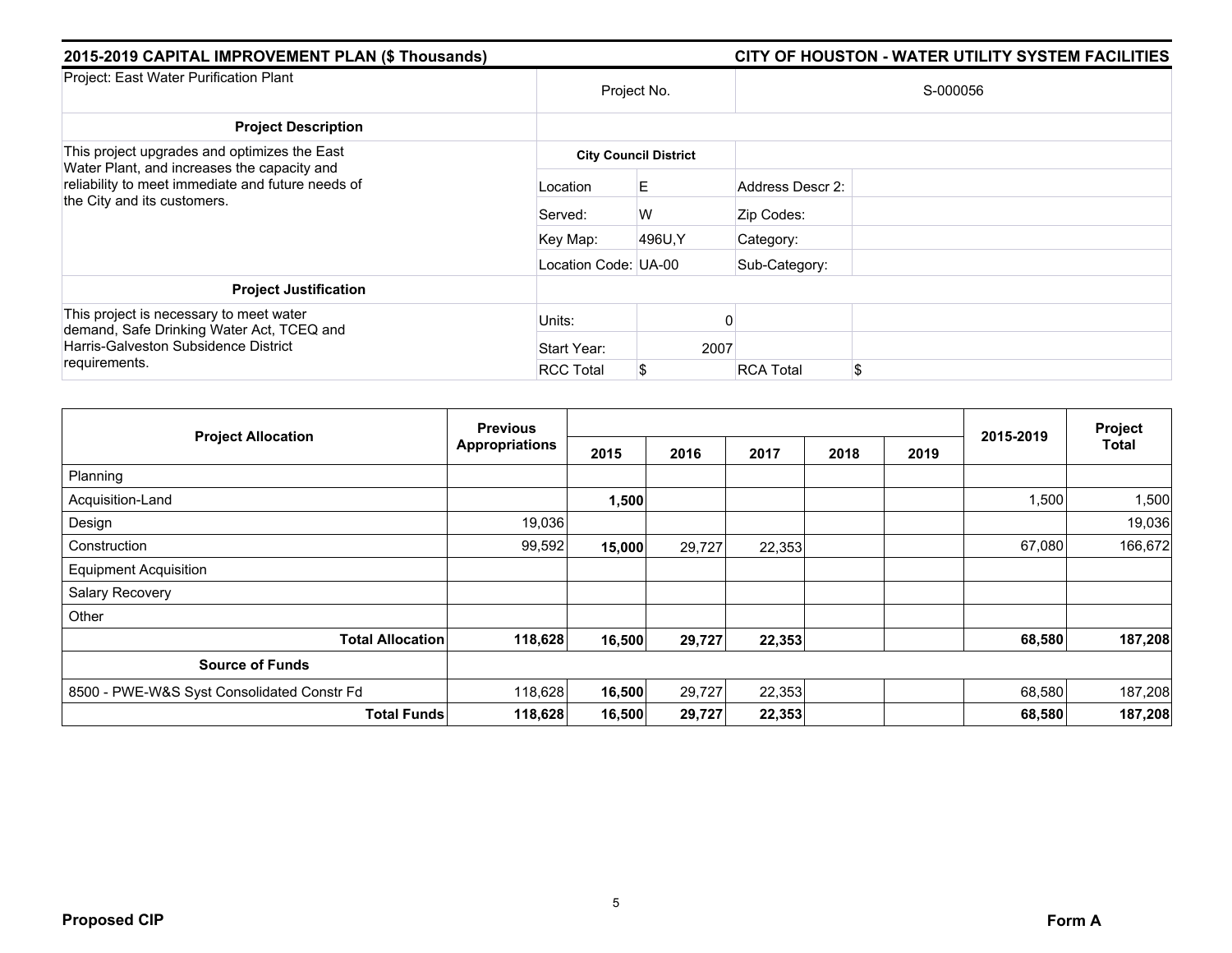| 2015-2019 CAPITAL IMPROVEMENT PLAN (\$ Thousands)                                                                            |                      |                              |                  | CITY OF HOUSTON - WATER UTILITY SYSTEM FACILITIES |  |  |  |  |
|------------------------------------------------------------------------------------------------------------------------------|----------------------|------------------------------|------------------|---------------------------------------------------|--|--|--|--|
| Project: Northeast Water Purification Plant                                                                                  |                      | Project No.                  |                  | S-000066                                          |  |  |  |  |
| <b>Project Description</b>                                                                                                   |                      |                              |                  |                                                   |  |  |  |  |
| This project consists of evaluation, site<br>preparation, design, and construction of the                                    |                      | <b>City Council District</b> |                  |                                                   |  |  |  |  |
| Northeast Plant for improvement and<br>expansion.                                                                            | Location             | E.                           | Address Descr 2: |                                                   |  |  |  |  |
|                                                                                                                              | Served:              | W                            | Zip Codes:       |                                                   |  |  |  |  |
|                                                                                                                              | Key Map:             | 377W, X                      | Category:        |                                                   |  |  |  |  |
|                                                                                                                              | Location Code: UA-00 |                              | Sub-Category:    |                                                   |  |  |  |  |
| <b>Project Justification</b>                                                                                                 |                      |                              |                  |                                                   |  |  |  |  |
| This project is necessary to meet water<br>demand, Safe Drinking Water Act, TCEQ and<br>Harris-Galveston Subsidence District | Units:               |                              |                  |                                                   |  |  |  |  |
|                                                                                                                              | Start Year:          | 2010                         |                  |                                                   |  |  |  |  |
| requirements.                                                                                                                | <b>RCC Total</b>     | S                            | <b>RCA Total</b> | <sup>\$</sup>                                     |  |  |  |  |

|                                            | <b>Previous</b>       |         |        |         |         |         |           | Project   |
|--------------------------------------------|-----------------------|---------|--------|---------|---------|---------|-----------|-----------|
| <b>Project Allocation</b>                  | <b>Appropriations</b> | 2015    | 2016   | 2017    | 2018    | 2019    | 2015-2019 | Total     |
| Planning                                   |                       |         |        |         |         |         |           |           |
| Acquisition-Land                           |                       |         |        |         |         |         |           |           |
| Design                                     | 10,170                | 79,256  | 72,502 | 56,950  |         |         | 208,708   | 218,878   |
| Construction                               | 12,803                | 24,570  | 11,415 | 389,205 | 397,737 | 299,088 | 1,122,015 | 1,134,818 |
| <b>Equipment Acquisition</b>               |                       |         |        |         |         |         |           |           |
| Salary Recovery                            |                       |         |        |         |         |         |           |           |
| Other                                      |                       |         |        |         |         |         |           |           |
| <b>Total Allocation</b>                    | 22,972                | 103,826 | 83,917 | 446,155 | 397,737 | 299,088 | 1,330,723 | 1,353,695 |
| <b>Source of Funds</b>                     |                       |         |        |         |         |         |           |           |
| 8319 - PWE-W & S Contributed CAP           |                       |         |        |         |         |         |           | 0         |
| 8500 - PWE-W&S Syst Consolidated Constr Fd | 22,972                | 21,512  | 11,012 | 14,545  | 32,608  | 9,750   | 89,427    | 112,399   |
| Proposed TWDB                              |                       | 9,660   | 8,993  | 58,178  | 47,237  | 39,001  | 163,069   | 163,069   |
| Proposed W&S Ctr Cap                       |                       | 23,049  | 17,736 | 74,686  | 75,332  | 50,067  | 240,870   | 240,870   |
| TWDB by Water Auth.                        |                       | 49,605  | 46,176 | 298,746 | 242,560 | 200,270 | 837,357   | 837,357   |
| <b>Total Funds</b>                         | 22,972                | 103,826 | 83,917 | 446,155 | 397,737 | 299,088 | 1,330,723 | 1,353,695 |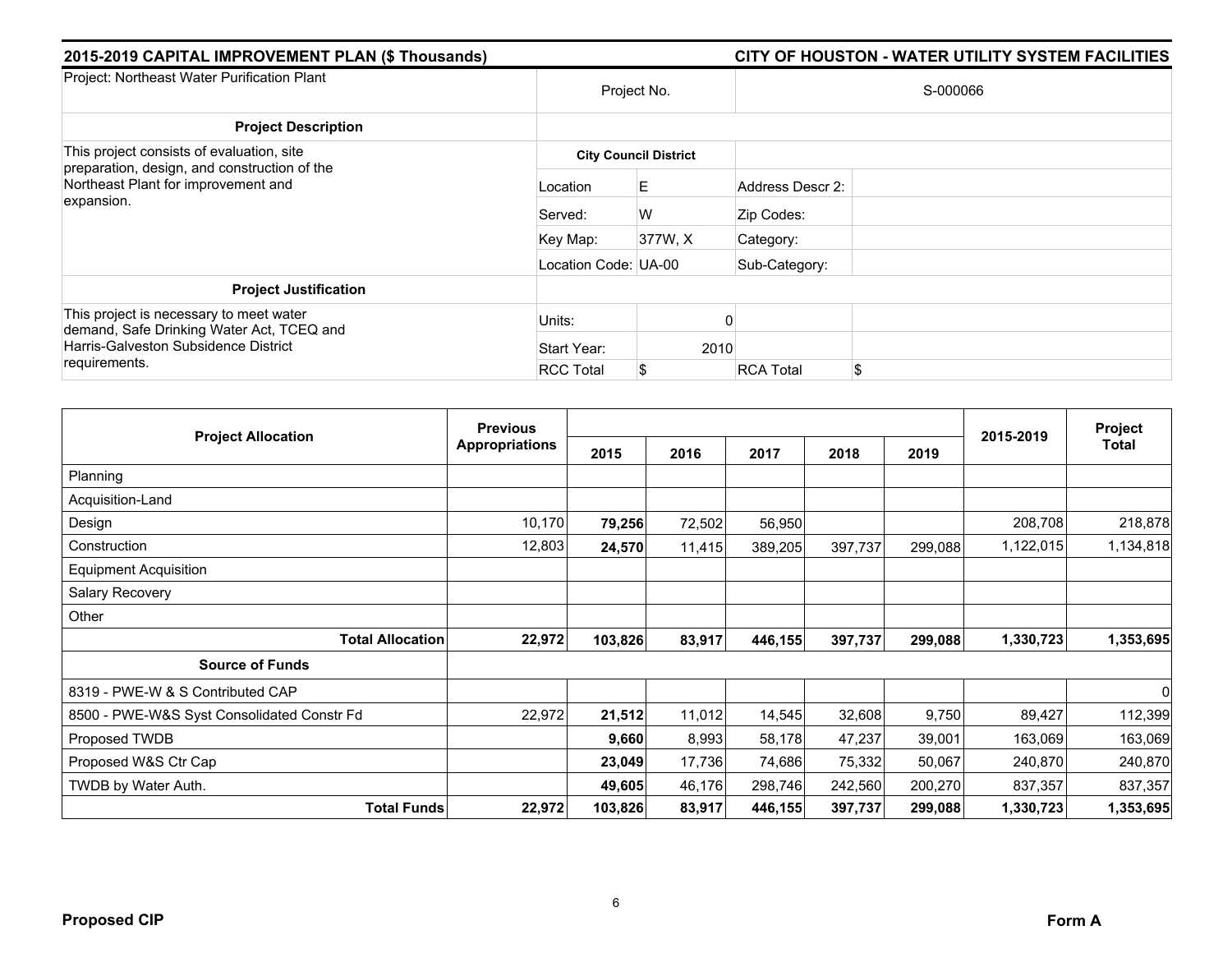| 2015-2019 CAPITAL IMPROVEMENT PLAN (\$ Thousands)                                                                                       |                      |                              | CITY OF HOUSTON - WATER UTILITY SYSTEM FACILITIES |  |  |  |  |
|-----------------------------------------------------------------------------------------------------------------------------------------|----------------------|------------------------------|---------------------------------------------------|--|--|--|--|
| Project: Luce Bayou Inter-Basin Transfer                                                                                                | Project No.          |                              | S-000067                                          |  |  |  |  |
| <b>Project Description</b>                                                                                                              |                      |                              |                                                   |  |  |  |  |
| The project consists of the construction of<br>an inter-basin transfer bayou from Trinity                                               |                      | <b>City Council District</b> |                                                   |  |  |  |  |
| River to Lake Houston. The project is<br>implemented by The Coastal Water Authority<br>for several surrounding entities. The project is | Location             | V                            | Address Descr 2:                                  |  |  |  |  |
|                                                                                                                                         | Served:              | V                            | Zip Codes:                                        |  |  |  |  |
| owned approximately 70% by the City and<br>30% by other water authorities.                                                              | Key Map:             | V                            | Category:                                         |  |  |  |  |
|                                                                                                                                         | Location Code: UA-00 |                              | Sub-Category:                                     |  |  |  |  |
| <b>Project Justification</b>                                                                                                            |                      |                              |                                                   |  |  |  |  |
| The project is required to supplement Lake<br>Houston, a source of drinking water for the                                               | Units:               |                              |                                                   |  |  |  |  |
| City. It is required to meet demand caused                                                                                              | Start Year:          |                              |                                                   |  |  |  |  |
| by regulation requiring the conversion to<br>surface water. This project will help supply                                               |                      |                              |                                                   |  |  |  |  |
| the City with water for the next 50 years.                                                                                              | <b>RCC Total</b>     | S                            | <b>RCA Total</b>                                  |  |  |  |  |

|                                            | <b>Previous</b>       |      |        |         |      |      | 2015-2019 | Project        |
|--------------------------------------------|-----------------------|------|--------|---------|------|------|-----------|----------------|
| <b>Project Allocation</b>                  | <b>Appropriations</b> | 2015 | 2016   | 2017    | 2018 | 2019 |           | Total          |
| Planning                                   |                       |      |        |         |      |      |           |                |
| Acquisition-Land                           |                       |      |        |         |      |      |           |                |
| Design                                     |                       |      | 57,654 | 194,280 |      |      | 251,934   | 251,934        |
| Construction                               |                       |      |        | 17,483  |      |      | 17,483    | 17,483         |
| <b>Equipment Acquisition</b>               |                       |      |        |         |      |      |           |                |
| Salary Recovery                            |                       |      |        |         |      |      |           |                |
| Other                                      |                       |      |        |         |      |      |           |                |
| <b>Total Allocation</b>                    |                       |      | 57,654 | 211,763 |      |      | 269,417   | 269,417        |
| <b>Source of Funds</b>                     |                       |      |        |         |      |      |           |                |
| 8319 - PWE-W & S Contributed CAP           |                       |      |        |         |      |      |           | $\overline{0}$ |
| 8500 - PWE-W&S Syst Consolidated Constr Fd |                       |      |        | 17,483  |      |      | 17,483    | 17,483         |
| Proposed TWDB                              |                       |      | 57,654 | 194,280 |      |      | 251,934   | 251,934        |
| <b>Total Funds</b>                         |                       |      | 57,654 | 211,763 |      |      | 269,417   | 269,417        |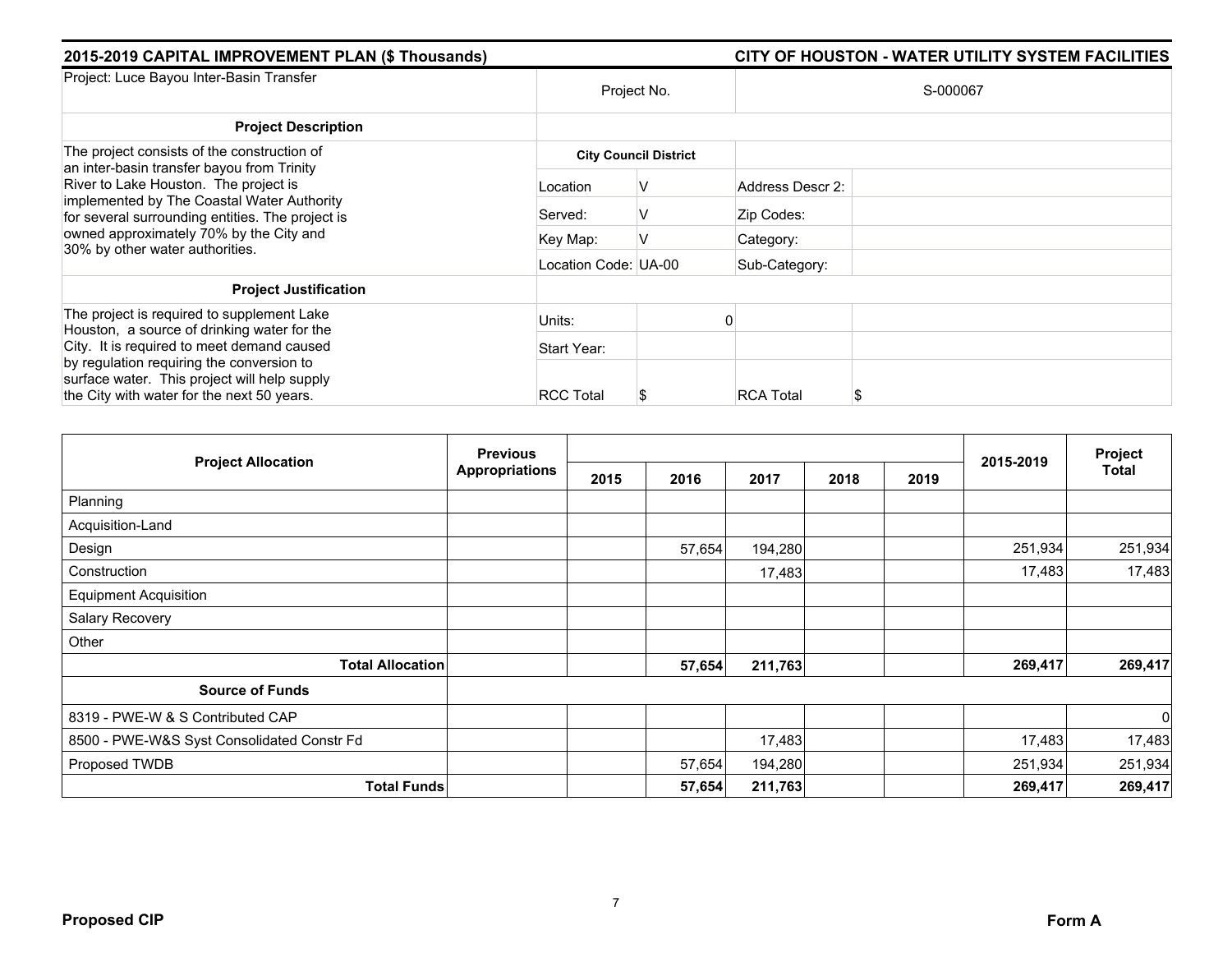| 2015-2019 CAPITAL IMPROVEMENT PLAN (\$ Thousands)                                                                                 |                      |                              | CITY OF HOUSTON - WATER UTILITY SYSTEM FACILITIES |
|-----------------------------------------------------------------------------------------------------------------------------------|----------------------|------------------------------|---------------------------------------------------|
| Project: Coastal Water Authority (CWA) Projects                                                                                   |                      | Project No.                  | S-000068                                          |
| <b>Project Description</b>                                                                                                        |                      |                              |                                                   |
| Repairs to Coastal Water Authority maintained facilities for the<br>purpose of providing raw water to the City and its customers. |                      | <b>City Council District</b> |                                                   |
|                                                                                                                                   | Location             | V                            | Address Descr 2:                                  |
|                                                                                                                                   | Served:              | V                            | Zip Codes:                                        |
|                                                                                                                                   | Key Map:             |                              | Category:                                         |
|                                                                                                                                   | Location Code: UA-00 |                              | Sub-Category:                                     |
| <b>Project Justification</b>                                                                                                      |                      |                              |                                                   |
| Raw water infrastructure is necessary for the supply of drinking<br>water to the City's customers.                                | Units:               |                              |                                                   |
|                                                                                                                                   | Start Year:          |                              |                                                   |
|                                                                                                                                   | <b>RCC Total</b>     | S.                           | \$<br><b>RCA Total</b>                            |

|                                            | <b>Previous</b>       |       |      |      | Project |      |           |              |
|--------------------------------------------|-----------------------|-------|------|------|---------|------|-----------|--------------|
| <b>Project Allocation</b>                  | <b>Appropriations</b> | 2015  | 2016 | 2017 | 2018    | 2019 | 2015-2019 | <b>Total</b> |
| Planning                                   |                       |       |      |      |         |      |           |              |
| Acquisition-Land                           |                       |       |      |      |         |      |           |              |
| Design                                     |                       |       |      |      |         |      |           |              |
| Construction                               |                       |       |      |      |         |      |           |              |
| <b>Equipment Acquisition</b>               |                       |       |      |      |         |      |           |              |
| Salary Recovery                            |                       |       |      |      |         |      |           |              |
| Other                                      |                       | 2,198 |      |      |         |      | 2,198     | 2,198        |
| <b>Total Allocation</b>                    |                       | 2,198 |      |      |         |      | 2,198     | 2,198        |
| <b>Source of Funds</b>                     |                       |       |      |      |         |      |           |              |
| 8500 - PWE-W&S Syst Consolidated Constr Fd |                       | 2,198 |      |      |         |      | 2,198     | 2,198        |
| <b>Total Funds</b>                         |                       | 2,198 |      |      |         |      | 2,198     | 2,198        |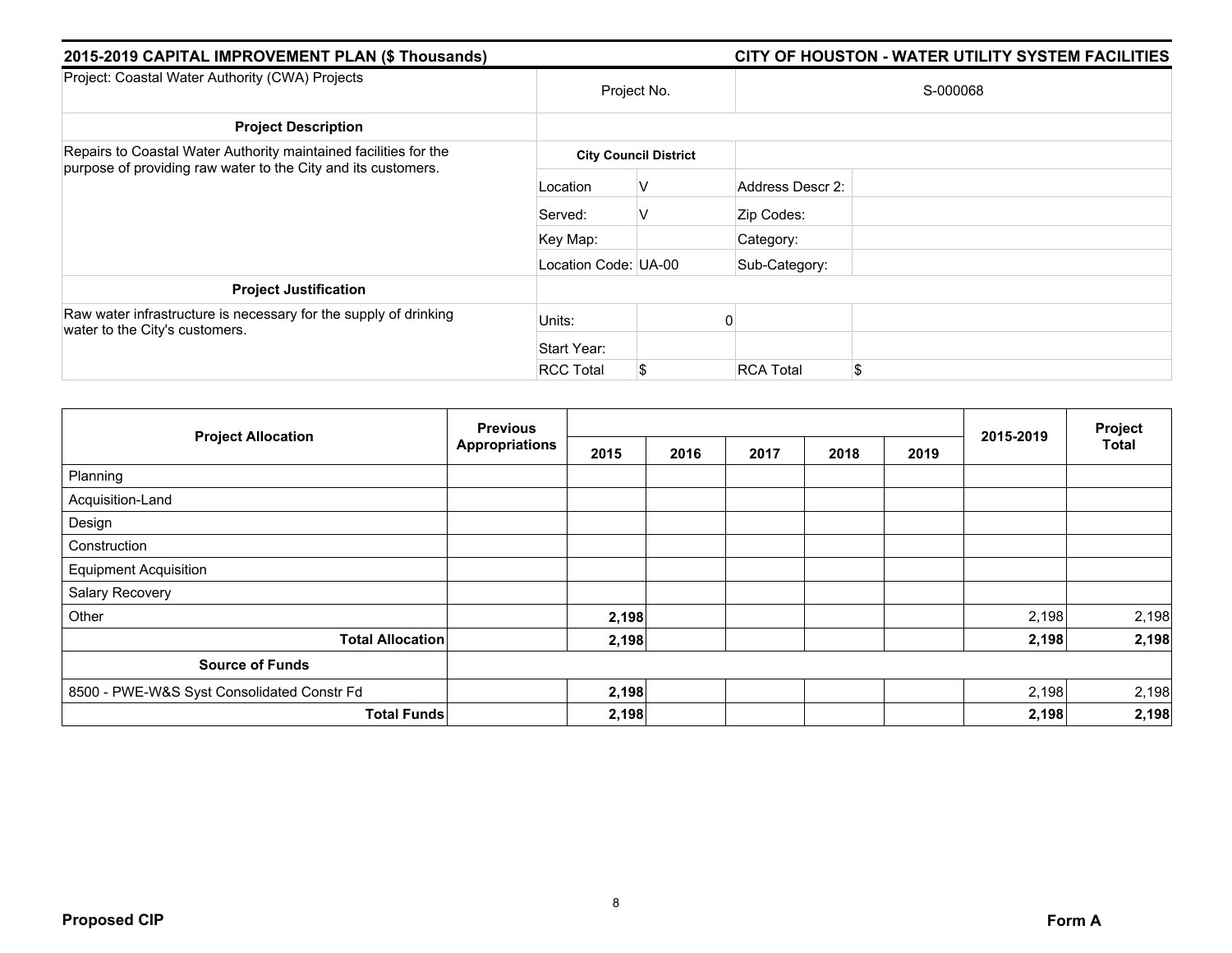| 2015-2019 CAPITAL IMPROVEMENT PLAN (\$ Thousands)  |                      |                              |                  | CITY OF HOUSTON - WATER UTILITY SYSTEM FACILITIES |  |  |  |
|----------------------------------------------------|----------------------|------------------------------|------------------|---------------------------------------------------|--|--|--|
| Project: Water Contingencies                       |                      | Project No.                  | S-0000NA         |                                                   |  |  |  |
| <b>Project Description</b>                         |                      |                              |                  |                                                   |  |  |  |
| Contingency amount used to balance Adopted<br>CIP. |                      | <b>City Council District</b> |                  |                                                   |  |  |  |
|                                                    | Location             | v                            | Address Descr 2: |                                                   |  |  |  |
|                                                    | Served:              | v                            | Zip Codes:       |                                                   |  |  |  |
|                                                    | Key Map:             | N/A                          | Category:        |                                                   |  |  |  |
|                                                    | Location Code: UA-00 |                              | Sub-Category:    |                                                   |  |  |  |
| <b>Project Justification</b>                       |                      |                              |                  |                                                   |  |  |  |
| Project is needed to balance CIP                   | Units:               |                              |                  |                                                   |  |  |  |
|                                                    | Start Year:          |                              |                  |                                                   |  |  |  |
|                                                    | <b>RCC Total</b>     | \$                           | <b>RCA Total</b> | \$                                                |  |  |  |

| <b>Project Allocation</b>                  | <b>Previous</b>       |      |        |      |      |        |           | Project      |
|--------------------------------------------|-----------------------|------|--------|------|------|--------|-----------|--------------|
|                                            | <b>Appropriations</b> | 2015 | 2016   | 2017 | 2018 | 2019   | 2015-2019 | <b>Total</b> |
| Planning                                   |                       |      |        |      |      |        |           |              |
| Acquisition-Land                           |                       |      |        |      |      |        |           |              |
| Design                                     |                       |      |        |      |      |        |           |              |
| Construction                               |                       |      |        |      |      |        |           |              |
| <b>Equipment Acquisition</b>               |                       |      |        |      |      |        |           |              |
| Salary Recovery                            |                       |      |        |      |      |        |           |              |
| Other                                      |                       | 500  | $-400$ | 106  | 414  | $-163$ | 457       | 457          |
| <b>Total Allocation</b>                    |                       | 500  | $-400$ | 106  | 414  | $-163$ | 457       | 457          |
| <b>Source of Funds</b>                     |                       |      |        |      |      |        |           |              |
| 8500 - PWE-W&S Syst Consolidated Constr Fd |                       | 500  | $-400$ | 106  | 414  | $-163$ | 457       | 457          |
| <b>Total Funds</b>                         |                       | 500  | $-400$ | 106  | 414  | $-163$ | 457       | 457          |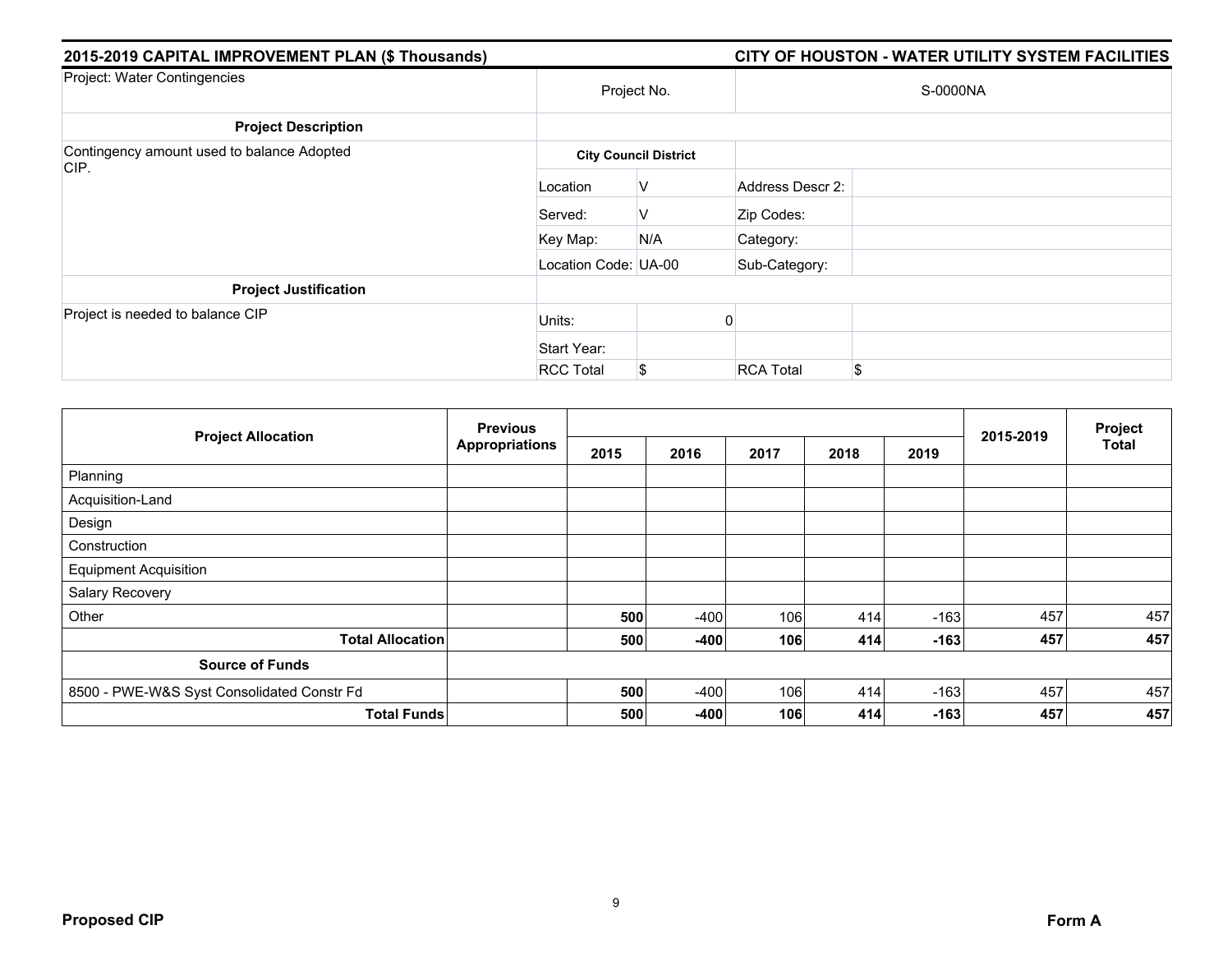| 2015-2019 CAPITAL IMPROVEMENT PLAN (\$ Thousands)                                                                              |                      | CITY OF HOUSTON - WATER UTILITY SYSTEM FACILITIES |                  |    |  |  |
|--------------------------------------------------------------------------------------------------------------------------------|----------------------|---------------------------------------------------|------------------|----|--|--|
| Project: New / Replacement Ground Water Wells                                                                                  | Project No.          |                                                   | S-000100         |    |  |  |
| <b>Project Description</b>                                                                                                     |                      |                                                   |                  |    |  |  |
| This program provides assessment, evaluation, and installtion of<br>ground water wells to increaseor maintain water production |                      | <b>City Council District</b>                      |                  |    |  |  |
| capacity.                                                                                                                      | Location             | V                                                 | Address Descr 2: |    |  |  |
|                                                                                                                                | Served:              | V                                                 | Zip Codes:       |    |  |  |
|                                                                                                                                | Key Map:             | V                                                 | Category:        |    |  |  |
|                                                                                                                                | Location Code: UA-00 |                                                   | Sub-Category:    |    |  |  |
| <b>Project Justification</b>                                                                                                   |                      |                                                   |                  |    |  |  |
| This program is necessary in order to providereliability of the<br>water system.                                               | Units:               |                                                   |                  |    |  |  |
|                                                                                                                                | Start Year:          | 2007                                              |                  |    |  |  |
|                                                                                                                                | <b>RCC Total</b>     | \$                                                | <b>RCA Total</b> | \$ |  |  |

| <b>Project Allocation</b>                  | <b>Previous</b>       |       |       |       |       | Project |           |        |
|--------------------------------------------|-----------------------|-------|-------|-------|-------|---------|-----------|--------|
|                                            | <b>Appropriations</b> | 2015  | 2016  | 2017  | 2018  | 2019    | 2015-2019 | Total  |
| Planning                                   |                       |       |       |       |       |         |           |        |
| Acquisition-Land                           | 230                   |       |       |       |       |         |           | 230    |
| Design                                     | 878                   | 690   |       | 713   |       |         | 1,403     | 2,281  |
| Construction                               | 7,674                 | 4,095 | 2,338 | 4,833 | 4,298 | 4,993   | 20,557    | 28,231 |
| <b>Equipment Acquisition</b>               |                       |       |       |       |       |         |           |        |
| Salary Recovery                            |                       |       |       |       |       |         |           |        |
| Other                                      |                       |       |       |       |       |         |           |        |
| <b>Total Allocation</b>                    | 8,783                 | 4,785 | 2,338 | 5,546 | 4,298 | 4,993   | 21,960    | 30,743 |
| <b>Source of Funds</b>                     |                       |       |       |       |       |         |           |        |
| 8500 - PWE-W&S Syst Consolidated Constr Fd | 8,783                 | 4,785 | 2,338 | 5,546 | 4,298 | 4,993   | 21,960    | 30,743 |
| <b>Total Funds</b>                         | 8,783                 | 4,785 | 2,338 | 5,546 | 4,298 | 4,993   | 21,960    | 30,743 |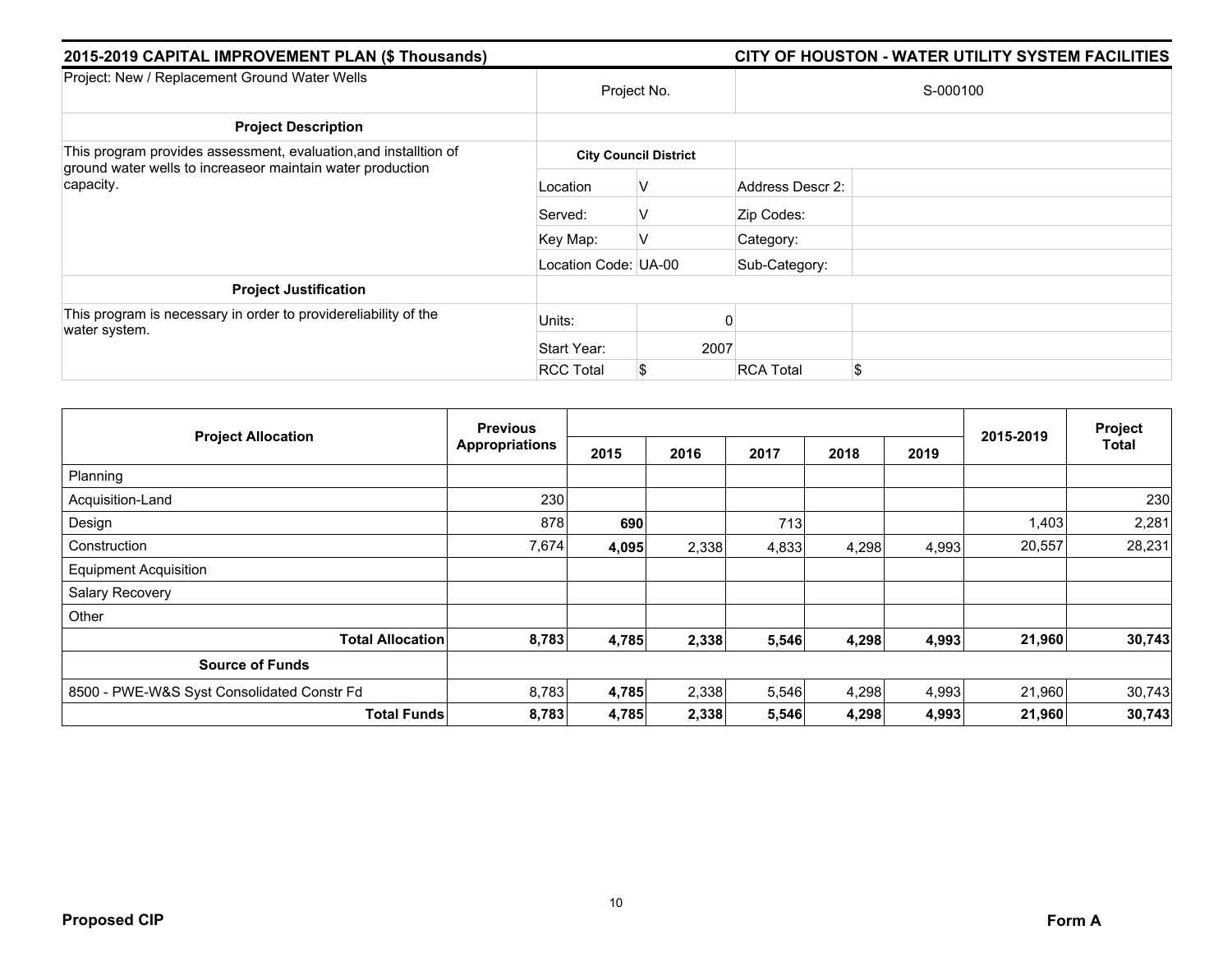| 2015-2019 CAPITAL IMPROVEMENT PLAN (\$ Thousands)                                                                 |                      |                              | CITY OF HOUSTON - WATER UTILITY SYSTEM FACILITIES |  |  |  |  |
|-------------------------------------------------------------------------------------------------------------------|----------------------|------------------------------|---------------------------------------------------|--|--|--|--|
| Project: Water Well Renewal Program                                                                               |                      | Project No.                  | S-000200                                          |  |  |  |  |
| <b>Project Description</b>                                                                                        |                      |                              |                                                   |  |  |  |  |
| This program provides assessment, evaluation, and rehabilitation                                                  |                      | <b>City Council District</b> |                                                   |  |  |  |  |
| of existing water wells to extend service life, improve water<br>quality, and reduce maintenance costs.           | Location             | v                            | Address Descr 2:                                  |  |  |  |  |
|                                                                                                                   | Served:              | v                            | Zip Codes:                                        |  |  |  |  |
|                                                                                                                   | Key Map:             |                              | Category:                                         |  |  |  |  |
|                                                                                                                   | Location Code: UA-00 |                              | Sub-Category:                                     |  |  |  |  |
| <b>Project Justification</b>                                                                                      |                      |                              |                                                   |  |  |  |  |
| This program is necessary in order to improve the performance of<br>wells, reliability, and demand of the system. | Units:               |                              |                                                   |  |  |  |  |
|                                                                                                                   | Start Year:          | 2007                         |                                                   |  |  |  |  |
|                                                                                                                   | <b>RCC Total</b>     |                              | \$<br><b>RCA Total</b>                            |  |  |  |  |

| <b>Project Allocation</b>                  | <b>Previous</b>       |       |       |       |       | Project |           |        |
|--------------------------------------------|-----------------------|-------|-------|-------|-------|---------|-----------|--------|
|                                            | <b>Appropriations</b> | 2015  | 2016  | 2017  | 2018  | 2019    | 2015-2019 | Total  |
| Planning                                   |                       |       |       |       |       |         |           |        |
| Acquisition-Land                           |                       |       |       |       |       |         |           | 4      |
| Design                                     | 1,365                 |       | 585   |       | 604   |         | 1,189     | 2,554  |
| Construction                               | 19,550                | 3,510 | 3,567 | 3,625 | 3,684 | 3,745   | 18,131    | 37,681 |
| <b>Equipment Acquisition</b>               |                       |       |       |       |       |         |           |        |
| Salary Recovery                            |                       |       |       |       |       |         |           |        |
| Other                                      |                       |       |       |       |       |         |           |        |
| <b>Total Allocation</b>                    | 20,919                | 3,510 | 4,152 | 3,625 | 4,288 | 3,745   | 19,320    | 40,239 |
| <b>Source of Funds</b>                     |                       |       |       |       |       |         |           |        |
| 8500 - PWE-W&S Syst Consolidated Constr Fd | 20,919                | 3,510 | 4,152 | 3,625 | 4,288 | 3,745   | 19,320    | 40,239 |
| <b>Total Funds</b>                         | 20,919                | 3,510 | 4,152 | 3,625 | 4,288 | 3,745   | 19,320    | 40,239 |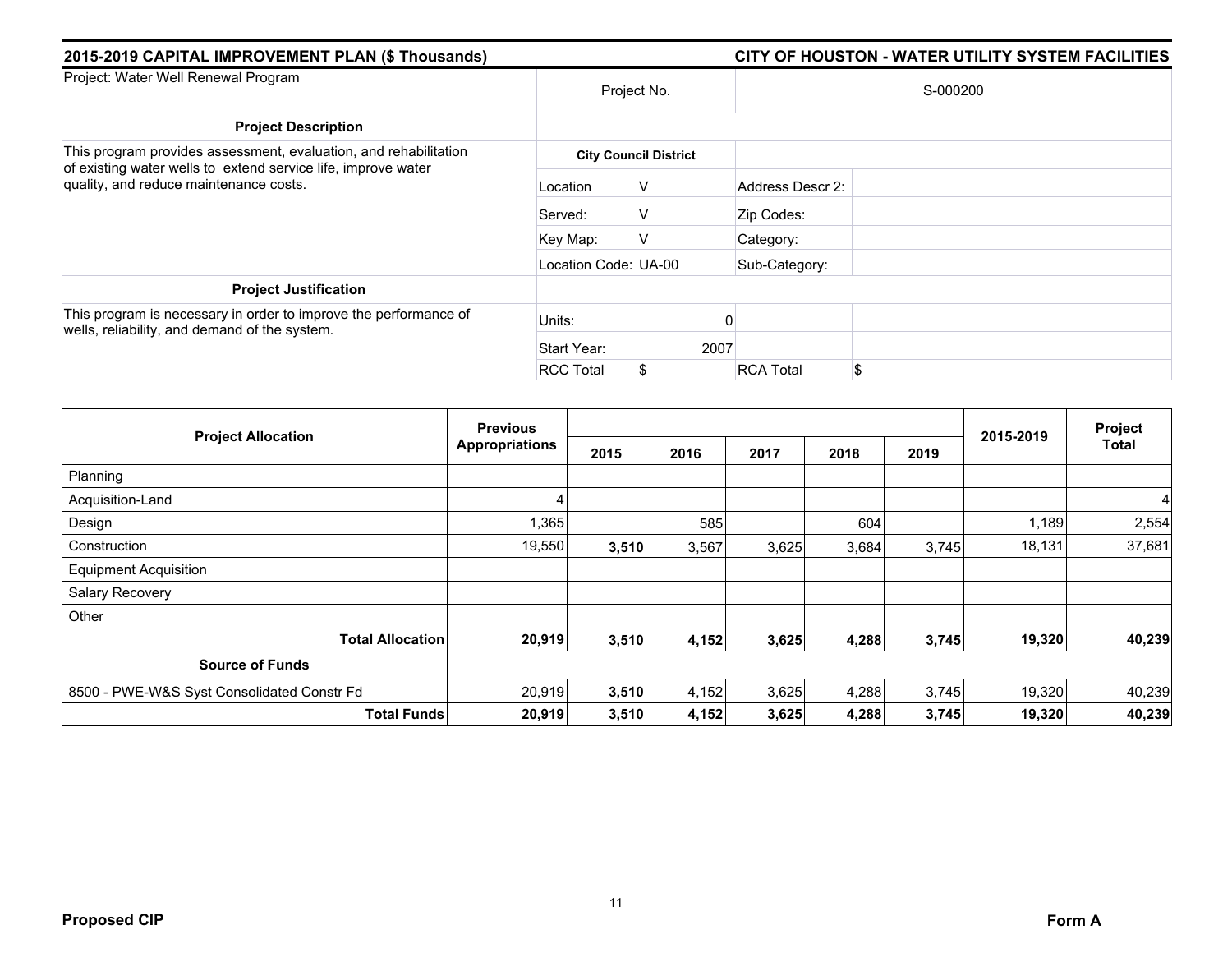| 2015-2019 CAPITAL IMPROVEMENT PLAN (\$ Thousands)                                                                                      |                      |                              | CITY OF HOUSTON - WATER UTILITY SYSTEM FACILITIES |  |  |  |  |
|----------------------------------------------------------------------------------------------------------------------------------------|----------------------|------------------------------|---------------------------------------------------|--|--|--|--|
| Project: Water Improvements under M/N                                                                                                  |                      | Project No.                  | S-000500                                          |  |  |  |  |
| <b>Project Description</b>                                                                                                             |                      |                              |                                                   |  |  |  |  |
| Water Improvements completed under Street and Bridge or Stormwater                                                                     |                      | <b>City Council District</b> |                                                   |  |  |  |  |
| Projects.                                                                                                                              | Location             | V                            | Address Descr 2:                                  |  |  |  |  |
|                                                                                                                                        | Served:              | v                            | Zip Codes:                                        |  |  |  |  |
|                                                                                                                                        | Key Map:             |                              | Category:                                         |  |  |  |  |
|                                                                                                                                        | Location Code: UA-00 |                              | Sub-Category:                                     |  |  |  |  |
| <b>Project Justification</b>                                                                                                           |                      |                              |                                                   |  |  |  |  |
| Water projects completed in conjunction with Street and Bridge or<br>Stormwater Projects are less expensive and less disruption to the | Units:               |                              |                                                   |  |  |  |  |
| community.                                                                                                                             | Start Year:          | 2007                         |                                                   |  |  |  |  |
|                                                                                                                                        | <b>RCC Total</b>     | S.                           | \$<br><b>RCA Total</b>                            |  |  |  |  |

| <b>Project Allocation</b>                  | <b>Previous</b>       |      |       |        |       |        |           | Project<br><b>Total</b> |
|--------------------------------------------|-----------------------|------|-------|--------|-------|--------|-----------|-------------------------|
|                                            | <b>Appropriations</b> | 2015 | 2016  | 2017   | 2018  | 2019   | 2015-2019 |                         |
| Planning                                   |                       |      |       |        |       |        |           |                         |
| Acquisition-Land                           |                       |      |       |        |       |        |           |                         |
| Design                                     |                       |      |       |        |       |        |           |                         |
| Construction                               | 91,553                |      |       |        |       |        |           | 91,553                  |
| <b>Equipment Acquisition</b>               |                       |      |       |        |       |        |           |                         |
| Salary Recovery                            |                       |      |       |        |       |        |           |                         |
| Other                                      | 1,101                 |      | 2,367 | 14,210 | 8,409 | 12,196 | 37,182    | 38,283                  |
| <b>Total Allocation</b>                    | 92,654                |      | 2,367 | 14,210 | 8,409 | 12,196 | 37,182    | 129,836                 |
| <b>Source of Funds</b>                     |                       |      |       |        |       |        |           |                         |
| 8319 - PWE-W & S Contributed CAP           |                       |      |       |        |       |        |           | $\mathbf 0$             |
| 8500 - PWE-W&S Syst Consolidated Constr Fd | 92,654                |      | 2,367 | 14,210 | 8,409 | 12,196 | 37,182    | 129,836                 |
| <b>Total Funds</b>                         | 92,654                |      | 2,367 | 14,210 | 8,409 | 12,196 | 37,182    | 129,836                 |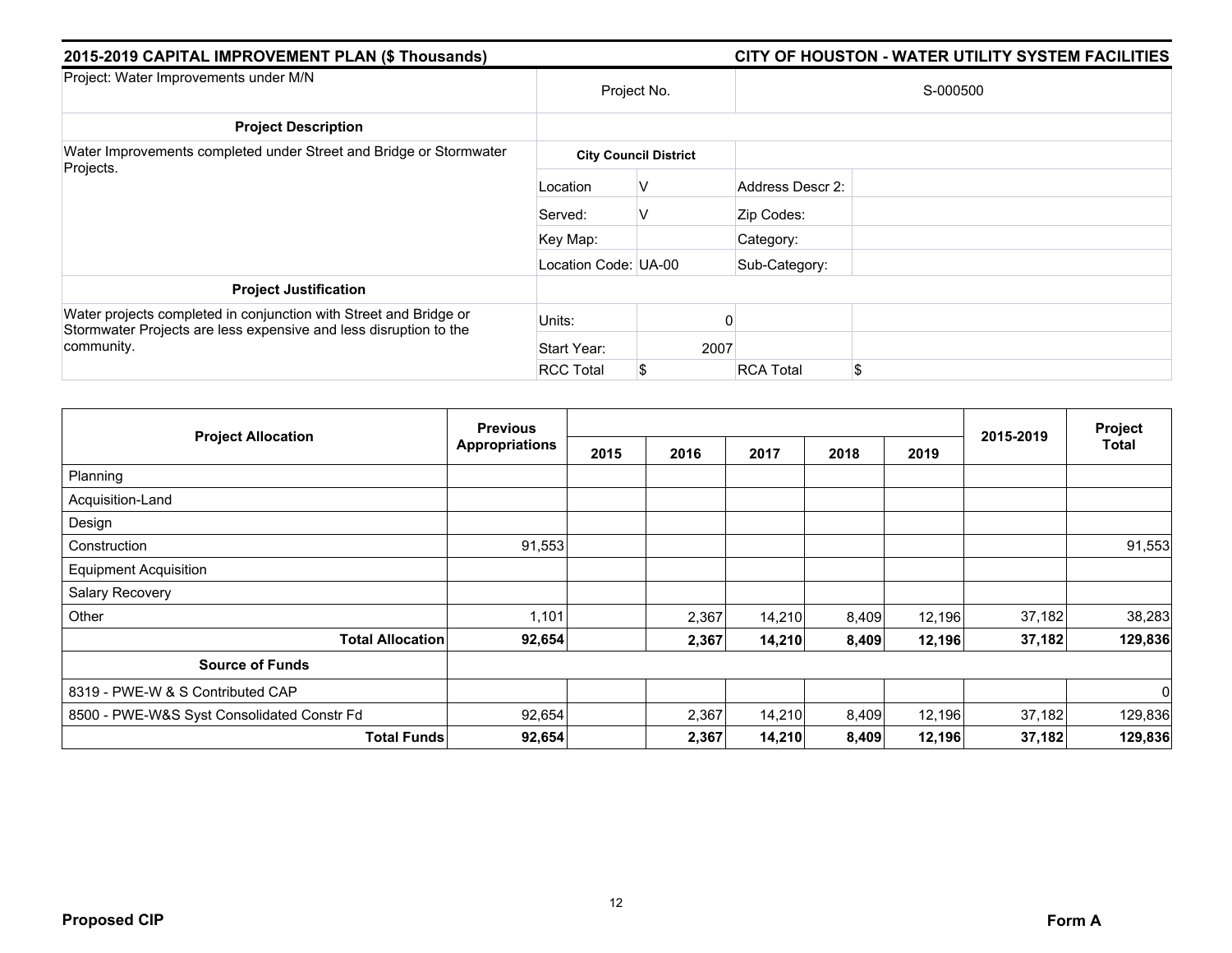| 2015-2019 CAPITAL IMPROVEMENT PLAN (\$ Thousands)                                                                                                    |                      |                              |                  | CITY OF HOUSTON - WATER UTILITY SYSTEM FACILITIES |  |  |
|------------------------------------------------------------------------------------------------------------------------------------------------------|----------------------|------------------------------|------------------|---------------------------------------------------|--|--|
| Project: Water Main Replacement by Other Govt                                                                                                        | Project No.          |                              | S-000521         |                                                   |  |  |
| <b>Project Description</b>                                                                                                                           |                      |                              |                  |                                                   |  |  |
| This program provides fundng for the design and<br>construction of wate distribution mains                                                           |                      | <b>City Council District</b> |                  |                                                   |  |  |
| replacement in coordination with projects by<br>other governmental agencies.                                                                         | Location             | V                            | Address Descr 2: |                                                   |  |  |
|                                                                                                                                                      | Served:              | V                            | Zip Codes:       |                                                   |  |  |
|                                                                                                                                                      | Key Map:             | v                            | Category:        |                                                   |  |  |
|                                                                                                                                                      | Location Code: UA-00 |                              | Sub-Category:    |                                                   |  |  |
| <b>Project Justification</b>                                                                                                                         |                      |                              |                  |                                                   |  |  |
| This program is to coordinate with other<br>governmental agencies to avoid conflict,<br>minimize disturbance to the neighborhood and<br>reduce cost. | Units:               |                              |                  |                                                   |  |  |
|                                                                                                                                                      | Start Year:          | 2007                         |                  |                                                   |  |  |
|                                                                                                                                                      | <b>RCC Total</b>     | S                            | <b>RCA Total</b> | \$                                                |  |  |

| <b>Project Allocation</b>                  | <b>Previous</b>       |      |      |       |       |       |           | Project |
|--------------------------------------------|-----------------------|------|------|-------|-------|-------|-----------|---------|
|                                            | <b>Appropriations</b> | 2015 | 2016 | 2017  | 2018  | 2019  | 2015-2019 | Total   |
| Planning                                   |                       |      |      |       |       |       |           |         |
| Acquisition-Land                           | 16                    |      |      |       |       |       |           | 16      |
| Design                                     | 1,195                 |      |      |       |       |       |           | 1,195   |
| Construction                               | 14,996                |      |      |       |       |       |           | 14,996  |
| <b>Equipment Acquisition</b>               |                       |      |      |       |       |       |           |         |
| Salary Recovery                            |                       |      |      |       |       |       |           |         |
| Other                                      | 114                   |      | 500  | 1,000 | 1,000 | 1,000 | 3,500     | 3,614   |
| <b>Total Allocation</b>                    | 16,321                |      | 500  | 1,000 | 1,000 | 1,000 | 3,500     | 19,821  |
| <b>Source of Funds</b>                     |                       |      |      |       |       |       |           |         |
| 8500 - PWE-W&S Syst Consolidated Constr Fd | 16,321                |      | 500  | 1,000 | 1,000 | 1,000 | 3,500     | 19,821  |
| <b>Total Funds</b>                         | 16,321                |      | 500  | 1,000 | 1,000 | 1,000 | 3,500     | 19,821  |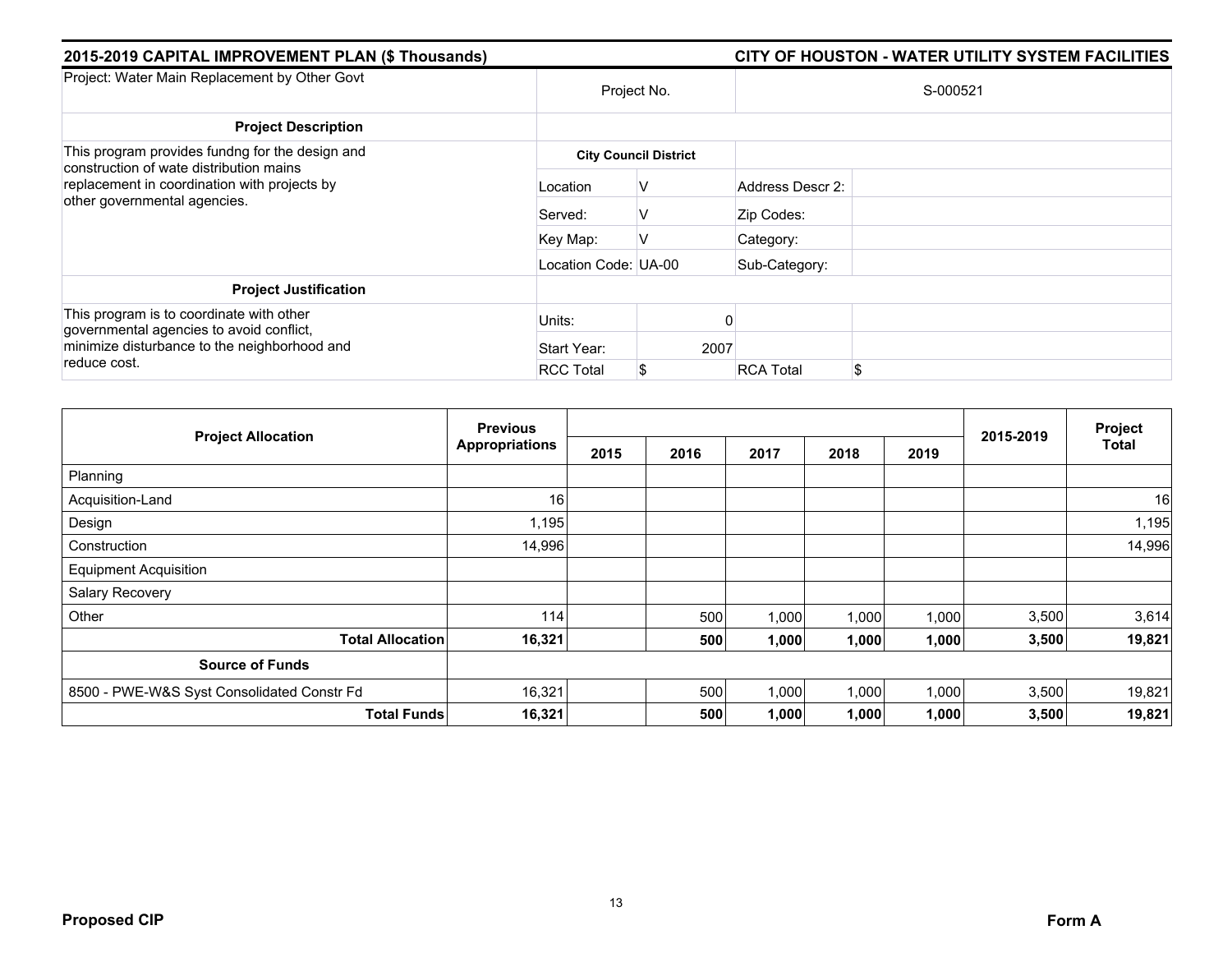| 2015-2019 CAPITAL IMPROVEMENT PLAN (\$ Thousands)                                                                                                       |                      |                              | CITY OF HOUSTON - WATER UTILITY SYSTEM FACILITIES |
|---------------------------------------------------------------------------------------------------------------------------------------------------------|----------------------|------------------------------|---------------------------------------------------|
| Project: Water Storage Tank Rehabilitation                                                                                                              | Project No.          |                              | S-000600                                          |
| <b>Project Description</b>                                                                                                                              |                      |                              |                                                   |
| This program provides for the cleaning,<br>inspection, rehabilitation and preventive<br>maintenance of existing water storage tanks.                    |                      | <b>City Council District</b> |                                                   |
|                                                                                                                                                         | Location             | V                            | Address Descr 2:                                  |
|                                                                                                                                                         | Served:              | v                            | Zip Codes:                                        |
|                                                                                                                                                         | Key Map:             | ν                            | Category:                                         |
|                                                                                                                                                         | Location Code: UA-00 |                              | Sub-Category:                                     |
| <b>Project Justification</b>                                                                                                                            |                      |                              |                                                   |
| This program is necessary to meet the supply<br>demand capacity, water storage capacity<br>requirements of the TCEQ and the Annual State<br>Inspection. | Units:               |                              |                                                   |
|                                                                                                                                                         | Start Year:          | 2007                         |                                                   |
|                                                                                                                                                         | <b>RCC Total</b>     | S                            | \$<br><b>RCA Total</b>                            |

| <b>Project Allocation</b>                  | <b>Previous</b>       |       |       |       |       | Project |           |              |
|--------------------------------------------|-----------------------|-------|-------|-------|-------|---------|-----------|--------------|
|                                            | <b>Appropriations</b> | 2015  | 2016  | 2017  | 2018  | 2019    | 2015-2019 | <b>Total</b> |
| Planning                                   |                       |       |       |       |       |         |           |              |
| Acquisition-Land                           |                       |       |       |       |       |         |           |              |
| Design                                     | 5,797                 | 518   |       |       | 1,993 |         | 2,511     | 8,308        |
| Construction                               | 30,010                | 7,890 | 2,378 | 2,377 | 4,912 | 6,241   | 23,798    | 53,808       |
| <b>Equipment Acquisition</b>               |                       |       |       |       |       |         |           |              |
| Salary Recovery                            |                       |       |       |       |       |         |           |              |
| Other                                      |                       |       |       |       |       |         |           |              |
| <b>Total Allocation</b>                    | 35,808                | 8,408 | 2,378 | 2,377 | 6,905 | 6,241   | 26,309    | 62,117       |
| <b>Source of Funds</b>                     |                       |       |       |       |       |         |           |              |
| 8500 - PWE-W&S Syst Consolidated Constr Fd | 35,808                | 8,408 | 2,378 | 2,377 | 6,905 | 6,241   | 26,309    | 62,117       |
| <b>Total Funds</b>                         | 35,808                | 8,408 | 2,378 | 2,377 | 6,905 | 6,241   | 26,309    | 62,117       |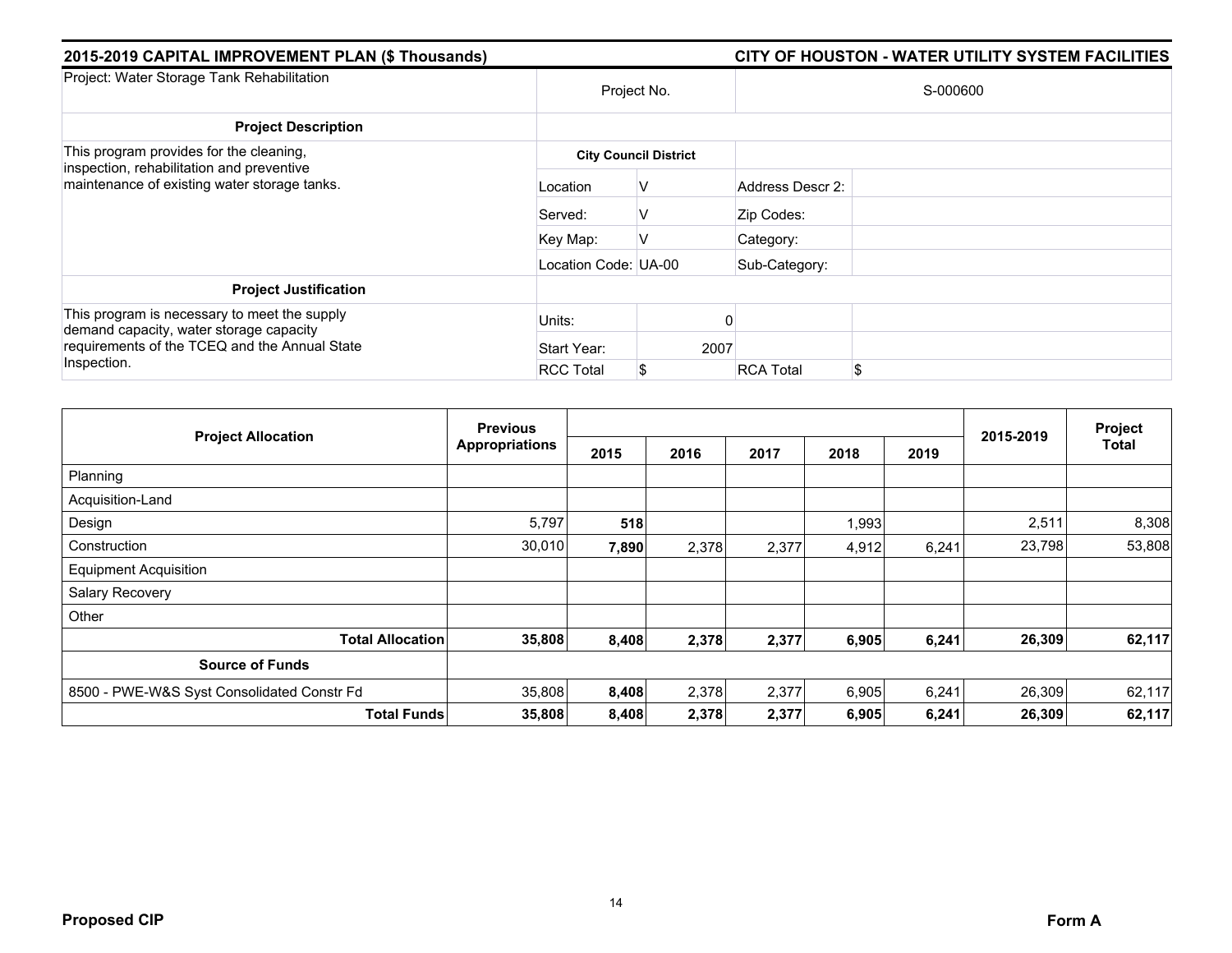| 2015-2019 CAPITAL IMPROVEMENT PLAN (\$ Thousands)                                                                                     |                      |                              | CITY OF HOUSTON - WATER UTILITY SYSTEM FACILITIES |    |  |  |  |
|---------------------------------------------------------------------------------------------------------------------------------------|----------------------|------------------------------|---------------------------------------------------|----|--|--|--|
| Project: Water Main Grid Extensions Program                                                                                           | Project No.          |                              | S-000700-A                                        |    |  |  |  |
| <b>Project Description</b>                                                                                                            |                      |                              |                                                   |    |  |  |  |
| This program provides for the design and construction of water main<br>extension projects to improve circulation and fire protection. |                      | <b>City Council District</b> |                                                   |    |  |  |  |
|                                                                                                                                       | Location             | V                            | Address Descr 2:                                  |    |  |  |  |
|                                                                                                                                       | Served:              | V                            | Zip Codes:                                        |    |  |  |  |
|                                                                                                                                       | Key Map:             | V                            | Category:                                         |    |  |  |  |
|                                                                                                                                       | Location Code: UA-00 |                              | Sub-Category:                                     |    |  |  |  |
| <b>Project Justification</b>                                                                                                          |                      |                              |                                                   |    |  |  |  |
| This program is required for City to provide quality water service,<br>fire protection, and improve system reliability.               | Units:               |                              |                                                   |    |  |  |  |
|                                                                                                                                       | Start Year:          |                              |                                                   |    |  |  |  |
|                                                                                                                                       | <b>RCC Total</b>     | \$                           | <b>RCA Total</b>                                  | £. |  |  |  |

|                                            | <b>Previous</b><br><b>Appropriations</b> |       |      |       |      | Project |           |              |
|--------------------------------------------|------------------------------------------|-------|------|-------|------|---------|-----------|--------------|
| <b>Project Allocation</b>                  |                                          | 2015  | 2016 | 2017  | 2018 | 2019    | 2015-2019 | <b>Total</b> |
| Planning                                   |                                          |       |      |       |      |         |           |              |
| Acquisition-Land                           |                                          |       |      |       |      |         |           |              |
| Design                                     |                                          | 842   |      | 750   |      | 750     | 2,342     | 2,342        |
| Construction                               |                                          | 2,819 |      | 2,000 |      | 2,000   | 6,819     | 6,819        |
| <b>Equipment Acquisition</b>               |                                          |       |      |       |      |         |           |              |
| Salary Recovery                            |                                          |       |      |       |      |         |           |              |
| Other                                      |                                          |       |      |       |      |         |           |              |
| <b>Total Allocation</b>                    |                                          | 3,661 |      | 2,750 |      | 2,750   | 9,161     | 9,161        |
| <b>Source of Funds</b>                     |                                          |       |      |       |      |         |           |              |
| 8500 - PWE-W&S Syst Consolidated Constr Fd |                                          | 3,661 |      | 2,750 |      | 2,750   | 9,161     | 9,161        |
| <b>Total Funds</b>                         |                                          | 3,661 |      | 2,750 |      | 2,750   | 9,161     | 9,161        |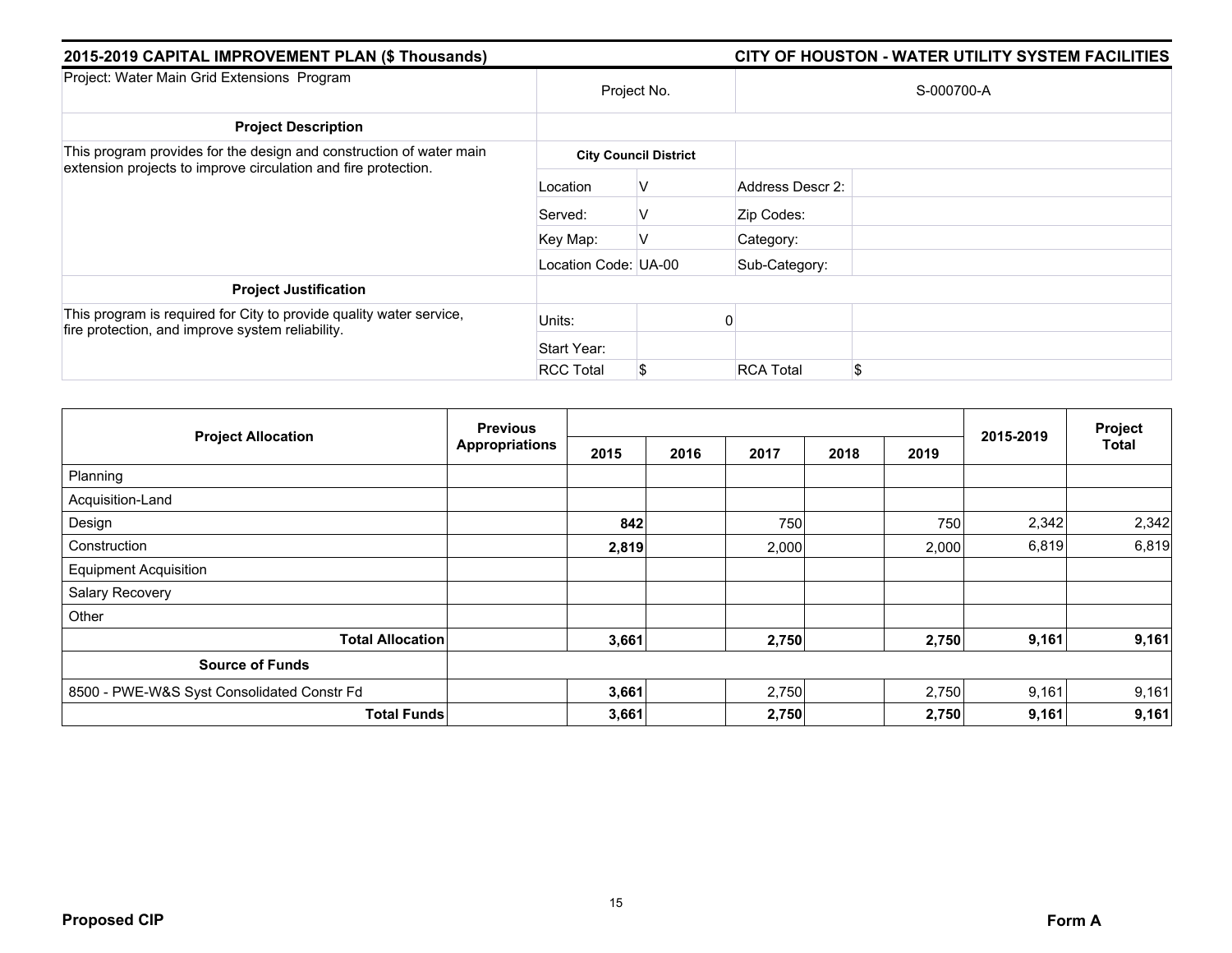| 2015-2019 CAPITAL IMPROVEMENT PLAN (\$ Thousands)                                                                                                                                                                           |                      |                              | CITY OF HOUSTON - WATER UTILITY SYSTEM FACILITIES |
|-----------------------------------------------------------------------------------------------------------------------------------------------------------------------------------------------------------------------------|----------------------|------------------------------|---------------------------------------------------|
| Project: Lg Diameter Water Line Rehab                                                                                                                                                                                       |                      | Project No.                  | S-000701                                          |
| <b>Project Description</b>                                                                                                                                                                                                  |                      |                              |                                                   |
| This program provides for the repairs and<br>replacements of large diameter waterlines and<br>valves in the distribution and transmission<br>system.                                                                        |                      | <b>City Council District</b> |                                                   |
|                                                                                                                                                                                                                             | Location             | ν                            | Address Descr 2:                                  |
|                                                                                                                                                                                                                             | Served:              | V                            | Zip Codes:                                        |
|                                                                                                                                                                                                                             | Key Map:             | v                            | Category:                                         |
|                                                                                                                                                                                                                             | Location Code: UA-00 |                              | Sub-Category:                                     |
| <b>Project Justification</b>                                                                                                                                                                                                |                      |                              |                                                   |
| This program is to ensure that large diameter<br>water lines be repaired or replaced to<br>minimize the impacts of major water main<br>shut downs. This would increase the quality<br>of service and customer satisfaction. | Units:               |                              |                                                   |
|                                                                                                                                                                                                                             | Start Year:          | 2007                         |                                                   |
|                                                                                                                                                                                                                             | <b>RCC Total</b>     |                              | <b>RCA Total</b><br>\$                            |

| <b>Project Allocation</b>                  | <b>Previous</b>       |       |        |        |       | Project |           |        |
|--------------------------------------------|-----------------------|-------|--------|--------|-------|---------|-----------|--------|
|                                            | <b>Appropriations</b> | 2015  | 2016   | 2017   | 2018  | 2019    | 2015-2019 | Total  |
| Planning                                   |                       |       |        |        |       |         |           |        |
| Acquisition-Land                           |                       |       |        |        |       |         |           |        |
| Design                                     |                       | 1,024 | 1,777  | 1,806  | 1,679 | 737     | 7,023     | 7,023  |
| Construction                               | 20,515                | 5,382 | 8,561  | 9,098  | 6,386 | 6,491   | 35,918    | 56,433 |
| <b>Equipment Acquisition</b>               |                       |       |        |        |       |         |           |        |
| Salary Recovery                            |                       |       |        |        |       |         |           |        |
| Other                                      |                       |       |        |        |       |         |           |        |
| <b>Total Allocation</b>                    | 20,515                | 6,406 | 10,338 | 10,904 | 8,065 | 7,228   | 42,941    | 63,456 |
| <b>Source of Funds</b>                     |                       |       |        |        |       |         |           |        |
| 8500 - PWE-W&S Syst Consolidated Constr Fd | 20,515                | 6,406 | 10,338 | 10,904 | 8,065 | 7,228   | 42,941    | 63,456 |
| <b>Total Funds</b>                         | 20,515                | 6,406 | 10,338 | 10,904 | 8,065 | 7,228   | 42,941    | 63,456 |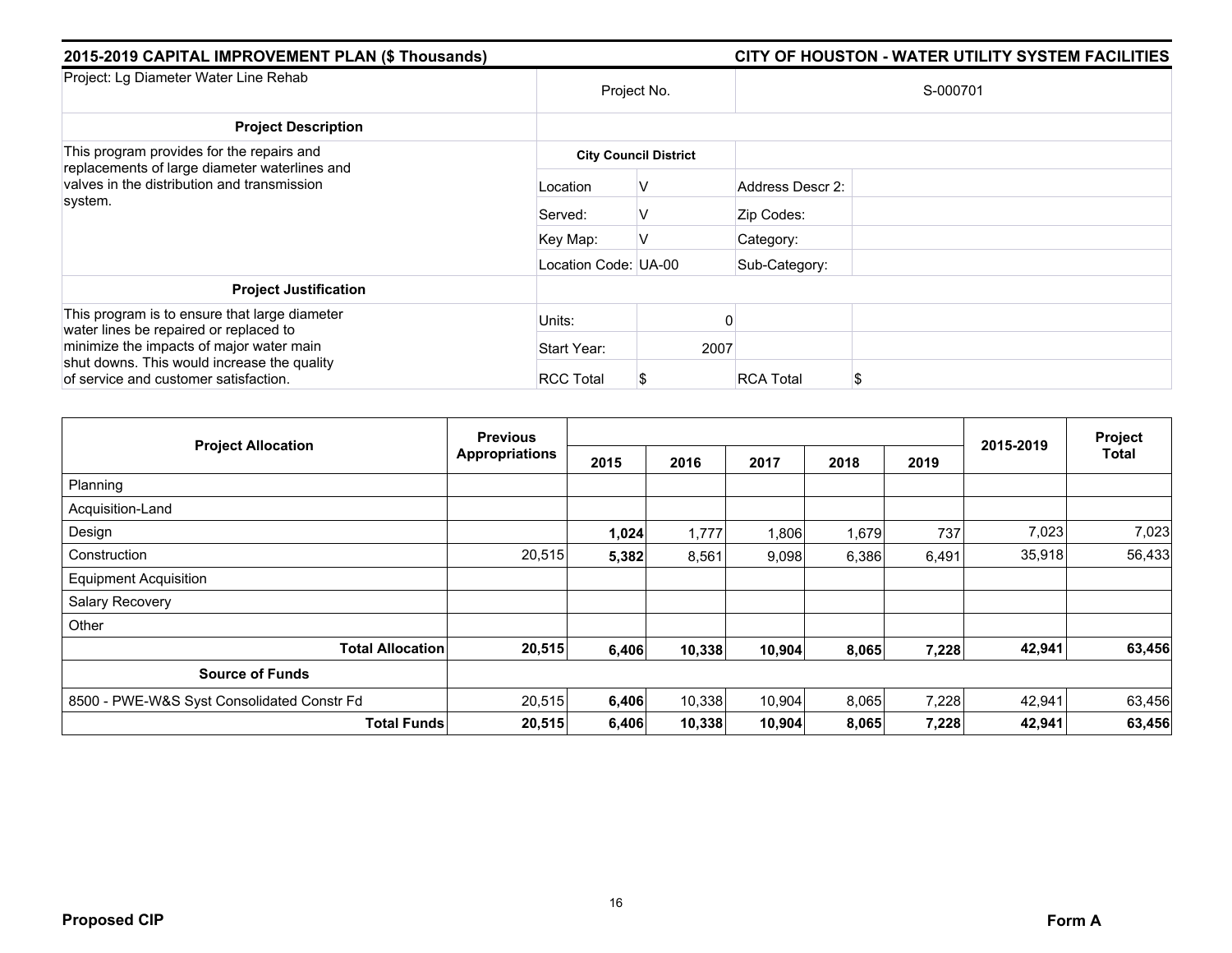| 2015-2019 CAPITAL IMPROVEMENT PLAN (\$ Thousands)                                                          |                      |                              |                  | CITY OF HOUSTON - WATER UTILITY SYSTEM FACILITIES |  |  |
|------------------------------------------------------------------------------------------------------------|----------------------|------------------------------|------------------|---------------------------------------------------|--|--|
| Project: Valve Replacement & Installation Program                                                          | Project No.          |                              | S-000702         |                                                   |  |  |
| <b>Project Description</b>                                                                                 |                      |                              |                  |                                                   |  |  |
| This program provides for the inspection and<br>replacement of missing or broken valves on<br>water lines. |                      | <b>City Council District</b> |                  |                                                   |  |  |
|                                                                                                            | Location             | V                            | Address Descr 2: |                                                   |  |  |
|                                                                                                            | Served:              | V                            | Zip Codes:       |                                                   |  |  |
|                                                                                                            | Key Map:             | V                            | Category:        |                                                   |  |  |
|                                                                                                            | Location Code: UA-00 |                              | Sub-Category:    |                                                   |  |  |
| <b>Project Justification</b>                                                                               |                      |                              |                  |                                                   |  |  |
| The water distribution and transmission system<br>will not function properly without the valves.           | Units:               |                              |                  |                                                   |  |  |
|                                                                                                            | Start Year:          | 2009                         |                  |                                                   |  |  |
|                                                                                                            | <b>RCC Total</b>     | \$                           | <b>RCA Total</b> | \$                                                |  |  |

| <b>Project Allocation</b>                  | <b>Previous</b>       |       |       |       |       | Project |           |              |
|--------------------------------------------|-----------------------|-------|-------|-------|-------|---------|-----------|--------------|
|                                            | <b>Appropriations</b> | 2015  | 2016  | 2017  | 2018  | 2019    | 2015-2019 | <b>Total</b> |
| Planning                                   |                       |       |       |       |       |         |           |              |
| Acquisition-Land                           |                       |       |       |       |       |         |           |              |
| Design                                     |                       | 500   | 510   | 519   | 529   | 539     | 2,597     | 2,597        |
| Construction                               | 6,435                 | 3,210 | 2,178 | 2,217 | 2,256 | 2,296   | 12,157    | 18,592       |
| <b>Equipment Acquisition</b>               |                       |       |       |       |       |         |           |              |
| Salary Recovery                            |                       |       |       |       |       |         |           |              |
| Other                                      |                       |       |       |       |       |         |           |              |
| <b>Total Allocation</b>                    | 6,435                 | 3,710 | 2,688 | 2,736 | 2,785 | 2,835   | 14,754    | 21,189       |
| <b>Source of Funds</b>                     |                       |       |       |       |       |         |           |              |
| 8500 - PWE-W&S Syst Consolidated Constr Fd | 6,435                 | 3,710 | 2,688 | 2,736 | 2,785 | 2,835   | 14,754    | 21,189       |
| <b>Total Funds</b>                         | 6,435                 | 3,710 | 2,688 | 2,736 | 2,785 | 2,835   | 14,754    | 21,189       |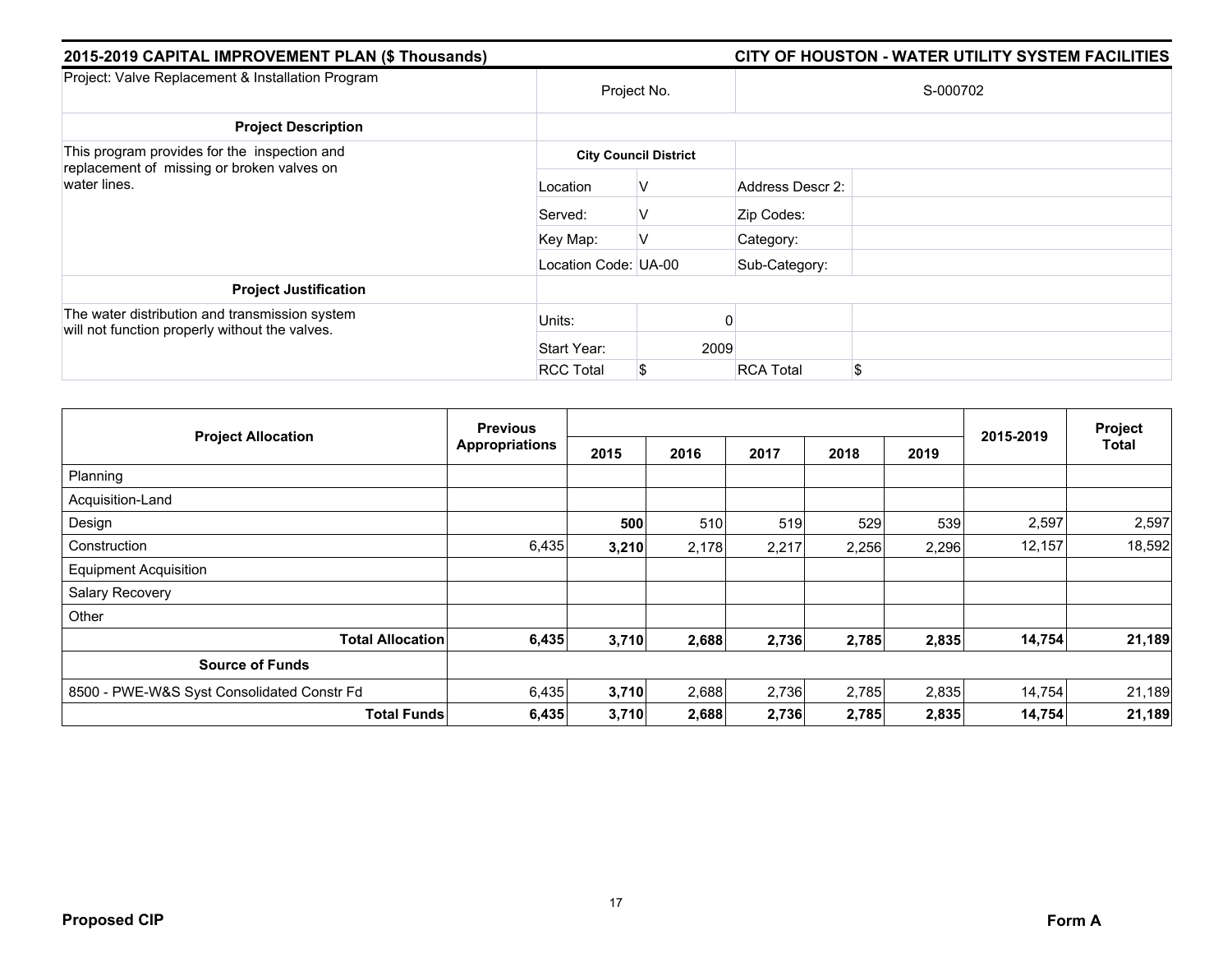| 2015-2019 CAPITAL IMPROVEMENT PLAN (\$ Thousands)                                                                                                     |                      |                              | CITY OF HOUSTON - WATER UTILITY SYSTEM FACILITIES |    |  |
|-------------------------------------------------------------------------------------------------------------------------------------------------------|----------------------|------------------------------|---------------------------------------------------|----|--|
| Project: Sponsor Participation-Water Mains Prog.                                                                                                      | Project No.          |                              | S-000800                                          |    |  |
| <b>Project Description</b>                                                                                                                            |                      |                              |                                                   |    |  |
| This program provides for the funding of the City's share in                                                                                          |                      | <b>City Council District</b> |                                                   |    |  |
| construction of developer- built public water mains within the City<br>limits and for the cost difference to oversize projects for future<br>demands. | Location             | V                            | Address Descr 2:                                  |    |  |
|                                                                                                                                                       | Served:              | V                            | Zip Codes:                                        |    |  |
|                                                                                                                                                       | Key Map:             | v                            | Category:                                         |    |  |
|                                                                                                                                                       | Location Code: UA-00 |                              | Sub-Category:                                     |    |  |
| <b>Project Justification</b>                                                                                                                          |                      |                              |                                                   |    |  |
| This program is necessary for the City to promote In-City<br>development and to meet future demands.                                                  | Units:               |                              |                                                   |    |  |
|                                                                                                                                                       | Start Year:          | 2007                         |                                                   |    |  |
|                                                                                                                                                       | <b>RCC Total</b>     | S                            | <b>RCA Total</b>                                  | \$ |  |

| <b>Project Allocation</b>                  |                         | <b>Previous</b>       |      |      |       |       | Project |           |              |
|--------------------------------------------|-------------------------|-----------------------|------|------|-------|-------|---------|-----------|--------------|
|                                            |                         | <b>Appropriations</b> | 2015 | 2016 | 2017  | 2018  | 2019    | 2015-2019 | <b>Total</b> |
| Planning                                   |                         |                       |      |      |       |       |         |           |              |
| Acquisition-Land                           |                         |                       |      |      |       |       |         |           |              |
| Design                                     |                         |                       |      |      |       |       |         |           |              |
| Construction                               |                         | 15,699                | 500  | 500  | 1,000 | 1,000 | 1,000   | 4,000     | 19,699       |
| <b>Equipment Acquisition</b>               |                         |                       |      |      |       |       |         |           |              |
| Salary Recovery                            |                         |                       |      |      |       |       |         |           |              |
| Other                                      |                         |                       |      |      |       |       |         |           |              |
|                                            | <b>Total Allocation</b> | 15,699                | 500  | 500  | 1,000 | 1,000 | 1,000   | 4,000     | 19,699       |
| <b>Source of Funds</b>                     |                         |                       |      |      |       |       |         |           |              |
| 8500 - PWE-W&S Syst Consolidated Constr Fd |                         | 15,699                | 500  | 500  | 1,000 | 1,000 | 1,000   | 4,000     | 19,699       |
|                                            | <b>Total Funds</b>      | 15,699                | 500  | 500  | 1,000 | 1,000 | 1,000   | 4,000     | 19,699       |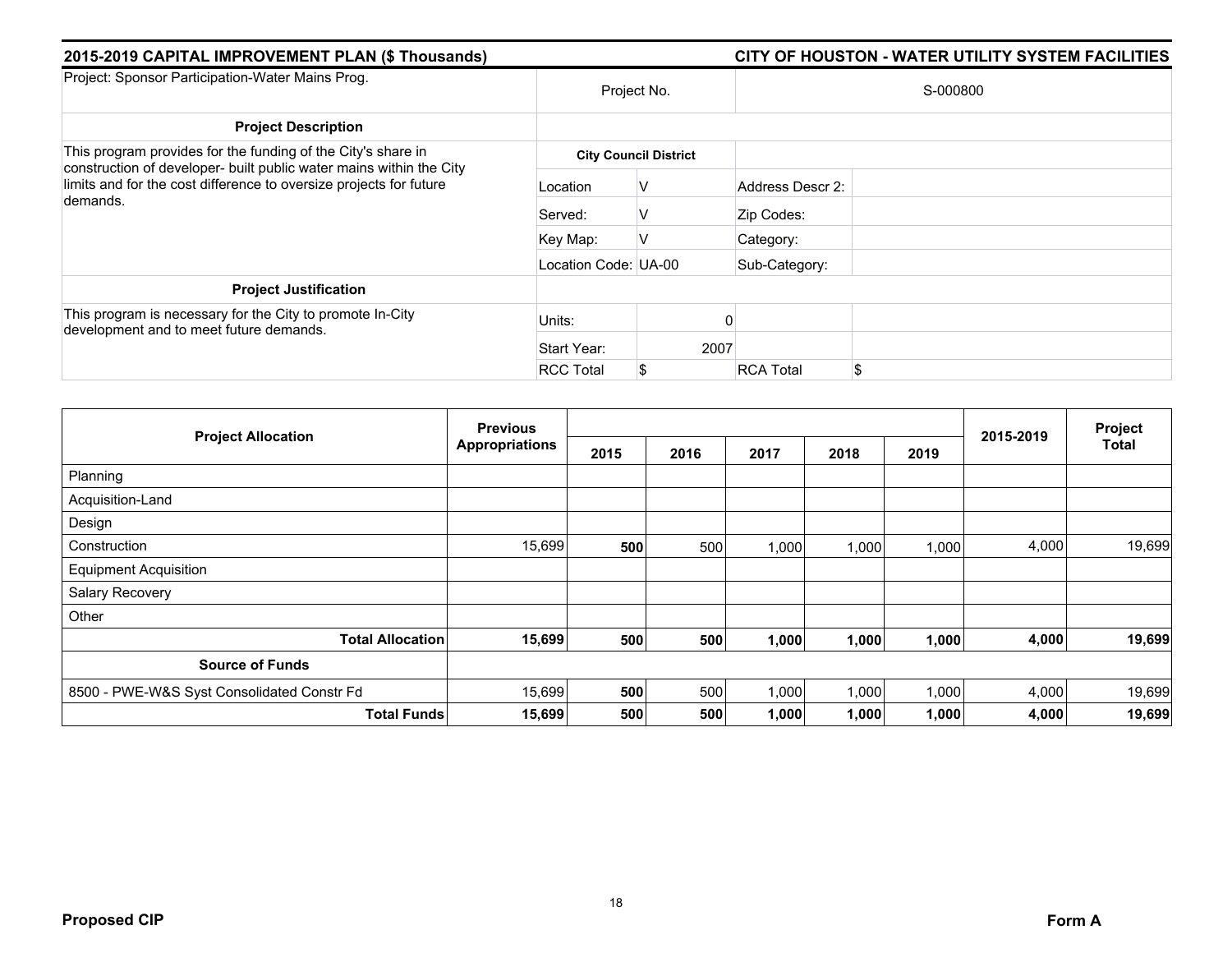| 2015-2019 CAPITAL IMPROVEMENT PLAN (\$ Thousands)                                                     |                      | CITY OF HOUSTON - WATER UTILITY SYSTEM FACILITIES |                  |               |  |  |
|-------------------------------------------------------------------------------------------------------|----------------------|---------------------------------------------------|------------------|---------------|--|--|
| Project: Lake Houston Water Supply Projects<br>LAKE HOUSTON DAM PROJECT                               |                      | Project No.                                       |                  | S-000890      |  |  |
| <b>Project Description</b>                                                                            |                      |                                                   |                  |               |  |  |
| Repairs to Lake Houston Dam or other infrastructure associated with                                   |                      | <b>City Council District</b>                      |                  |               |  |  |
| Lake Houston Water Supply. Coastal Water Authority is the facility<br>operator.                       | Location             | E.                                                | Address Descr 2: |               |  |  |
|                                                                                                       | Served:              | W                                                 | Zip Codes:       |               |  |  |
|                                                                                                       | Key Map:             |                                                   | Category:        | <b>SUPPLY</b> |  |  |
|                                                                                                       | Location Code: UA-00 |                                                   | Sub-Category:    |               |  |  |
| <b>Project Justification</b>                                                                          |                      |                                                   |                  |               |  |  |
| Lake Houston and associated infrastructure are part of the City's<br>long term plan for water supply. | Units:               |                                                   |                  |               |  |  |
|                                                                                                       | Start Year:          |                                                   | 2007             |               |  |  |
|                                                                                                       | <b>RCC Total</b>     |                                                   | <b>RCA Total</b> | \$            |  |  |

|                                            | <b>Previous</b>       |       |      |        | Project |      |           |              |
|--------------------------------------------|-----------------------|-------|------|--------|---------|------|-----------|--------------|
| <b>Project Allocation</b>                  | <b>Appropriations</b> | 2015  | 2016 | 2017   | 2018    | 2019 | 2015-2019 | <b>Total</b> |
| Planning                                   |                       |       |      |        |         |      |           |              |
| Acquisition-Land                           |                       |       |      |        |         |      |           |              |
| Design                                     | 33                    | 2,000 |      |        |         |      | 2,000     | 2,033        |
| Construction                               | 223                   |       |      | 10,000 | 15,000  |      | 25,000    | 25,223       |
| <b>Equipment Acquisition</b>               |                       |       |      |        |         |      |           |              |
| Salary Recovery                            |                       |       |      |        |         |      |           |              |
| Other                                      |                       |       |      |        |         |      |           |              |
| <b>Total Allocation</b>                    | 256                   | 2,000 |      | 10,000 | 15,000  |      | 27,000    | 27,256       |
| <b>Source of Funds</b>                     |                       |       |      |        |         |      |           |              |
| 8500 - PWE-W&S Syst Consolidated Constr Fd | 256                   | 2,000 |      | 10,000 | 15,000  |      | 27,000    | 27,256       |
| <b>Total Funds</b>                         | 256                   | 2,000 |      | 10,000 | 15,000  |      | 27,000    | 27,256       |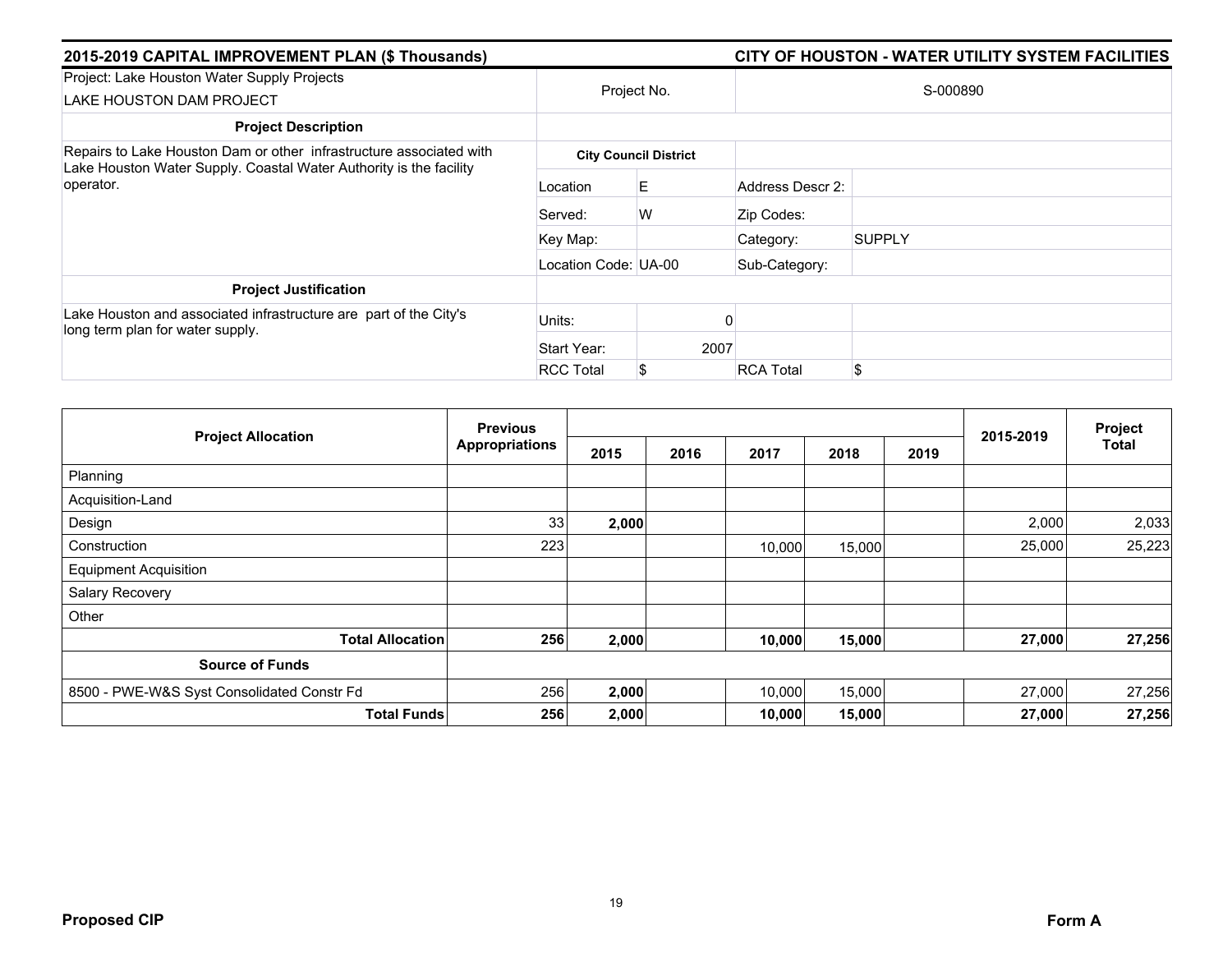| 2015-2019 CAPITAL IMPROVEMENT PLAN (\$ Thousands)                                                                                                                                                                   |                      |                              | CITY OF HOUSTON - WATER UTILITY SYSTEM FACILITIES |  |  |  |  |
|---------------------------------------------------------------------------------------------------------------------------------------------------------------------------------------------------------------------|----------------------|------------------------------|---------------------------------------------------|--|--|--|--|
| Project: Surface Water Transmission Program                                                                                                                                                                         | Project No.          |                              | S-000900                                          |  |  |  |  |
| <b>Project Description</b>                                                                                                                                                                                          |                      |                              |                                                   |  |  |  |  |
| Project program provides for the design and construction of<br>transmission and distribution lines to convey treated water from                                                                                     |                      | <b>City Council District</b> |                                                   |  |  |  |  |
| surface water facilities.                                                                                                                                                                                           | Location             | v                            | Address Descr 2:                                  |  |  |  |  |
|                                                                                                                                                                                                                     | Served:              | v                            | Zip Codes:                                        |  |  |  |  |
|                                                                                                                                                                                                                     | Key Map:             | ν                            | Category:                                         |  |  |  |  |
|                                                                                                                                                                                                                     | Location Code: UA-00 |                              | Sub-Category:                                     |  |  |  |  |
| <b>Project Justification</b>                                                                                                                                                                                        |                      |                              |                                                   |  |  |  |  |
| This program is required to comply with the Harris-Galveston<br>Subsidence Districtrequirement and to implement<br>City's regionalization plan. This program is part of the City's long<br>range water supply plan. | Units:               |                              |                                                   |  |  |  |  |
|                                                                                                                                                                                                                     | Start Year:          | 2007                         |                                                   |  |  |  |  |
|                                                                                                                                                                                                                     | <b>RCC Total</b>     | S                            | \$<br><b>RCA Total</b>                            |  |  |  |  |

|                                            | <b>Previous</b>       |         |         |         |        |        |           | Project |
|--------------------------------------------|-----------------------|---------|---------|---------|--------|--------|-----------|---------|
| <b>Project Allocation</b>                  | <b>Appropriations</b> | 2015    | 2016    | 2017    | 2018   | 2019   | 2015-2019 | Total   |
| Planning                                   |                       |         |         |         |        |        |           |         |
| Acquisition-Land                           | 145                   | 2,600   | 2,497   |         |        |        | 5,097     | 5,242   |
| Design                                     | 70,914                | 18,189  | 20,824  | 14,791  | 10,114 | 4,971  | 68,889    | 139,803 |
| Construction                               | 128,841               | 93,522  | 84,881  | 117,374 | 87,181 | 46,098 | 429,056   | 557,897 |
| <b>Equipment Acquisition</b>               |                       |         |         |         |        |        |           |         |
| Salary Recovery                            |                       |         |         |         |        |        |           |         |
| Other                                      |                       |         |         |         |        |        |           |         |
| <b>Total Allocation</b>                    | 199,900               | 114,311 | 108,202 | 132,165 | 97,295 | 51,069 | 503,042   | 702,942 |
| <b>Source of Funds</b>                     |                       |         |         |         |        |        |           |         |
| 8319 - PWE-W & S Contributed CAP           | 2,889                 |         |         |         |        |        |           | 2,889   |
| 8500 - PWE-W&S Syst Consolidated Constr Fd | 197,010               | 55,210  | 37,485  | 37,395  | 32,380 | 6,864  | 169,334   | 366,344 |
| Proposed TWDB                              |                       | 20,384  | 24,137  | 27,189  | 13,109 | 16,727 | 101,546   | 101,546 |
| Proposed W&S Ctr Cap                       |                       | 11,928  | 14,858  | 31,846  | 34,577 | 5,495  | 98,704    | 98,704  |
| TWDB by Water Auth.                        |                       | 26,789  | 31,722  | 35,735  | 17,229 | 21,983 | 133,458   | 133,458 |
| <b>Total Funds</b>                         | 199,900               | 114,311 | 108,202 | 132,165 | 97,295 | 51,069 | 503,042   | 702,942 |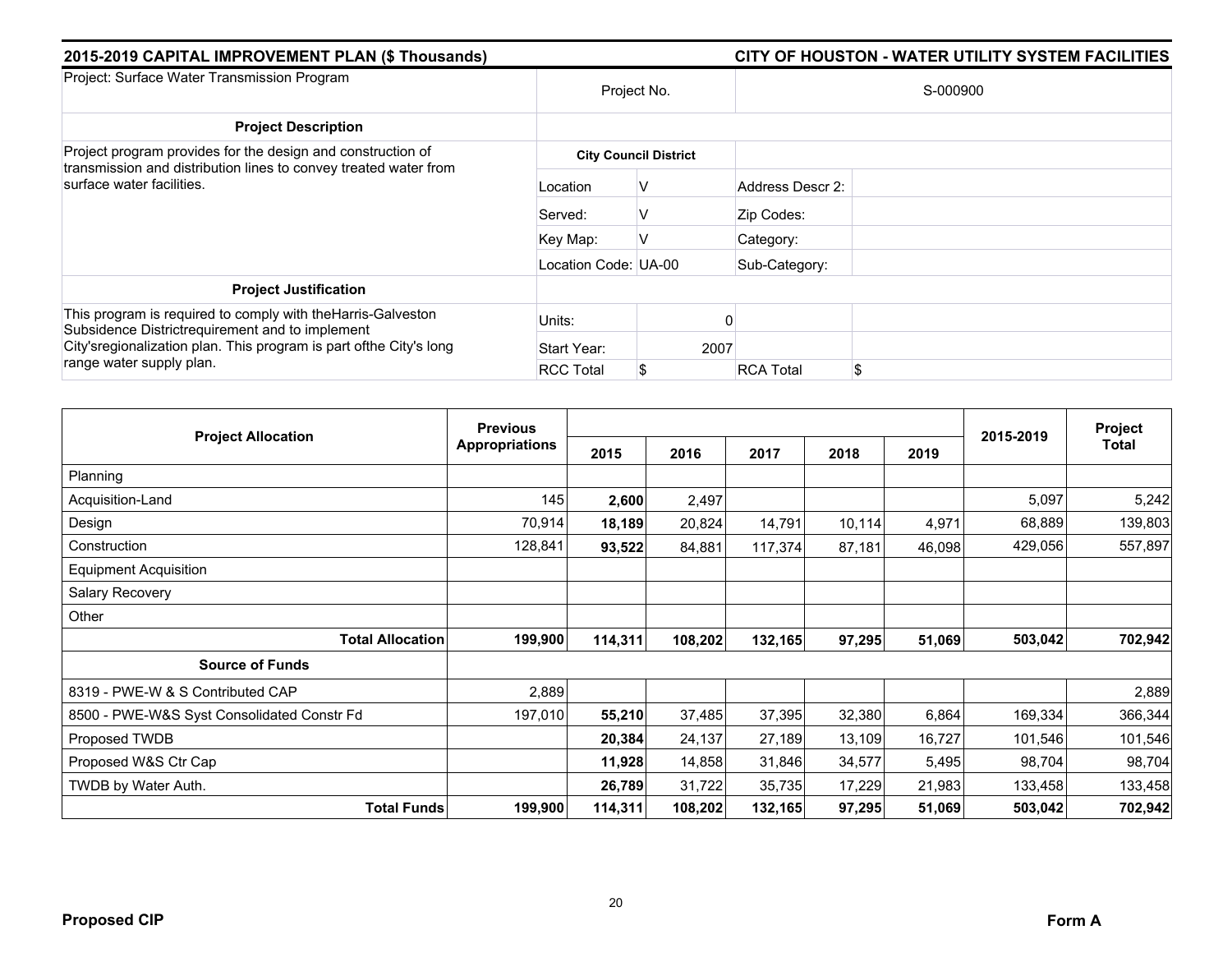| 2015-2019 CAPITAL IMPROVEMENT PLAN (\$ Thousands)                                                                                    |                      |                              | CITY OF HOUSTON - WATER UTILITY SYSTEM FACILITIES |
|--------------------------------------------------------------------------------------------------------------------------------------|----------------------|------------------------------|---------------------------------------------------|
| Project: Condition Assessment and Rehabilitation                                                                                     |                      | Project No.                  | S-000901                                          |
| <b>Project Description</b>                                                                                                           |                      |                              |                                                   |
| This program provides for inspection, rehabilitation, and<br>replacement of large diameter water lines.                              |                      | <b>City Council District</b> |                                                   |
|                                                                                                                                      | Location             | V                            | Address Descr 2:                                  |
|                                                                                                                                      | Served:              | v                            | Zip Codes:                                        |
|                                                                                                                                      | Key Map:             | V                            | Category:                                         |
|                                                                                                                                      | Location Code: UA-00 |                              | Sub-Category:                                     |
| <b>Project Justification</b>                                                                                                         |                      |                              |                                                   |
| This program is necessary to provide preventive maintenance for<br>large diameter water lines to ensure the demand capacity of water | Units:               |                              |                                                   |
| distribution and transmission system.                                                                                                | Start Year:          | 2007                         |                                                   |
|                                                                                                                                      | <b>RCC Total</b>     | S.                           | \$<br><b>RCA Total</b>                            |

|                                            | <b>Previous</b>       |      |      |       | Project |      |           |        |
|--------------------------------------------|-----------------------|------|------|-------|---------|------|-----------|--------|
| <b>Project Allocation</b>                  | <b>Appropriations</b> | 2015 | 2016 | 2017  | 2018    | 2019 | 2015-2019 | Total  |
| Planning                                   |                       |      |      |       |         |      |           |        |
| Acquisition-Land                           |                       |      |      |       |         |      |           |        |
| Design                                     |                       | 431  | 94   | 1,475 |         |      | 2,000     | 2,000  |
| Construction                               | 17,960                |      | 684  | 3,720 | 6,123   |      | 10,527    | 28,487 |
| <b>Equipment Acquisition</b>               |                       |      |      |       |         |      |           |        |
| Salary Recovery                            |                       |      |      |       |         |      |           |        |
| Other                                      |                       |      |      |       |         |      |           |        |
| <b>Total Allocation</b>                    | 17,960                | 431  | 778  | 5,195 | 6,123   |      | 12,527    | 30,487 |
| <b>Source of Funds</b>                     |                       |      |      |       |         |      |           |        |
| 8500 - PWE-W&S Syst Consolidated Constr Fd | 17,960                | 316  | 570  | 3,807 | 6,123   |      | 10,816    | 28,776 |
| Proposed W&S Ctr Cap                       |                       | 115  | 208  | 1,388 |         |      | 1,711     | 1,711  |
| <b>Total Funds</b>                         | 17,960                | 431  | 778  | 5,195 | 6,123   |      | 12,527    | 30,487 |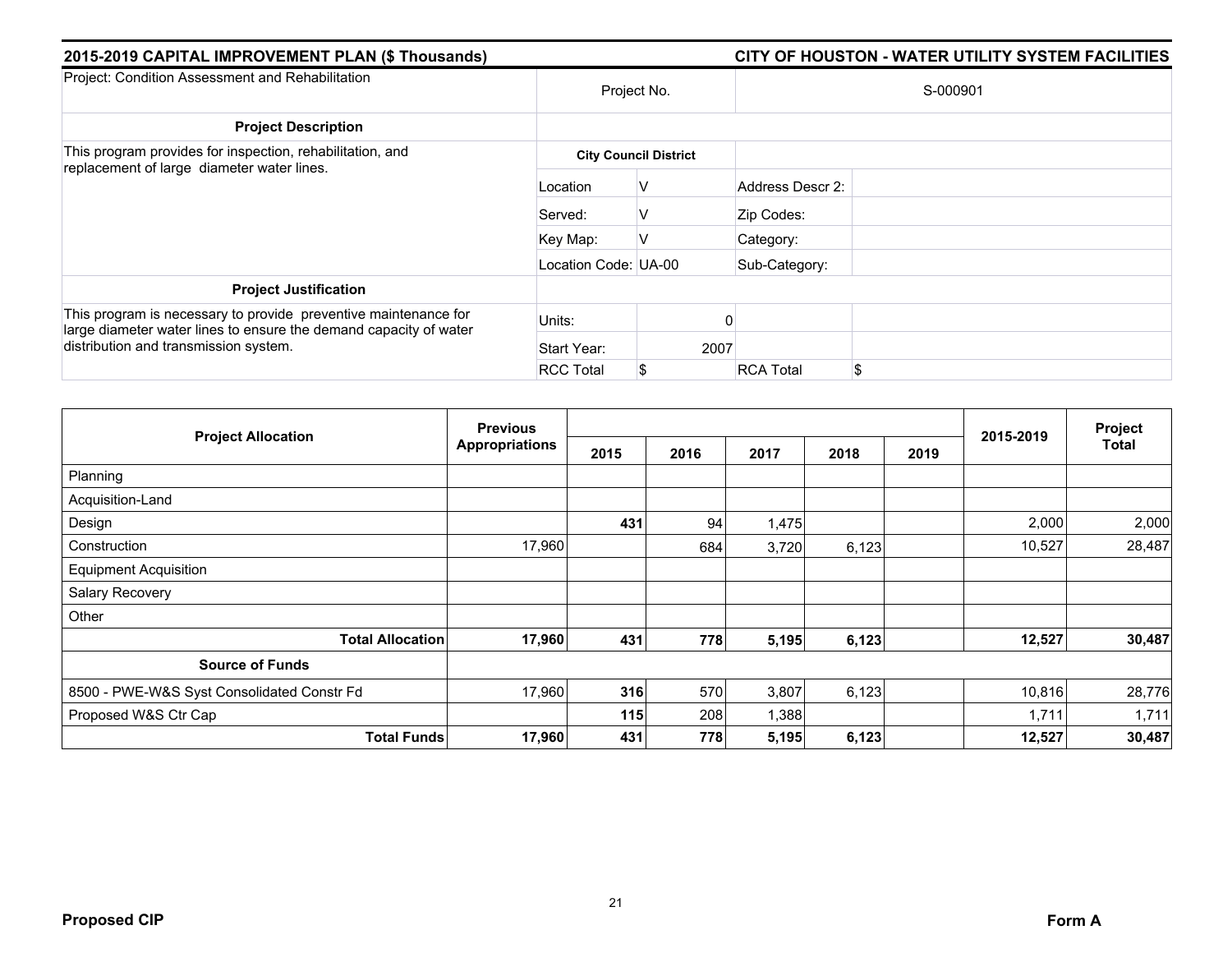| 2015-2019 CAPITAL IMPROVEMENT PLAN (\$ Thousands)                                                                                               |                      |                              |                  | CITY OF HOUSTON - WATER UTILITY SYSTEM FACILITIES |  |  |  |  |
|-------------------------------------------------------------------------------------------------------------------------------------------------|----------------------|------------------------------|------------------|---------------------------------------------------|--|--|--|--|
| Project: Raw Water Transmission Lines                                                                                                           |                      | Project No.                  |                  | S-000902                                          |  |  |  |  |
| <b>Project Description</b>                                                                                                                      |                      |                              |                  |                                                   |  |  |  |  |
| This program provides for the design and<br>construction of raw water transmission lines to                                                     |                      | <b>City Council District</b> |                  |                                                   |  |  |  |  |
| convey raw water to water purification facilities.                                                                                              | Location             | v                            | Address Descr 2: |                                                   |  |  |  |  |
|                                                                                                                                                 | Served:              | v                            | Zip Codes:       |                                                   |  |  |  |  |
|                                                                                                                                                 | Key Map:             | ν                            | Category:        |                                                   |  |  |  |  |
|                                                                                                                                                 | Location Code: UA-00 |                              | Sub-Category:    |                                                   |  |  |  |  |
| <b>Project Justification</b>                                                                                                                    |                      |                              |                  |                                                   |  |  |  |  |
| This program is required to ensure that water<br>purification plants are supplied with raw water in<br>order to meet demand for purified water. | Units:               |                              |                  |                                                   |  |  |  |  |
|                                                                                                                                                 | Start Year:          | 2014                         |                  |                                                   |  |  |  |  |
|                                                                                                                                                 | <b>RCC Total</b>     |                              | <b>RCA Total</b> | \$                                                |  |  |  |  |

|                                            | <b>Previous</b>       |        |       |      | Project |      |           |              |
|--------------------------------------------|-----------------------|--------|-------|------|---------|------|-----------|--------------|
| <b>Project Allocation</b>                  | <b>Appropriations</b> | 2015   | 2016  | 2017 | 2018    | 2019 | 2015-2019 | <b>Total</b> |
| Planning                                   |                       |        |       |      |         |      |           |              |
| Acquisition-Land                           |                       |        |       |      |         |      |           |              |
| Design                                     |                       | 908    | 351   |      |         |      | 1,259     | 1,259        |
| Construction                               | 3,272                 | 15,634 | 5,945 |      |         |      | 21,579    | 24,851       |
| <b>Equipment Acquisition</b>               |                       |        |       |      |         |      |           |              |
| Salary Recovery                            |                       |        |       |      |         |      |           |              |
| Other                                      |                       |        |       |      |         |      |           |              |
| <b>Total Allocation</b>                    | 3,272                 | 16,542 | 6,296 |      |         |      | 22,838    | 26,110       |
| <b>Source of Funds</b>                     |                       |        |       |      |         |      |           |              |
| 8500 - PWE-W&S Syst Consolidated Constr Fd | 3,272                 | 16,542 | 6,296 |      |         |      | 22,838    | 26,110       |
| <b>Total Funds</b>                         | 3,272                 | 16,542 | 6,296 |      |         |      | 22,838    | 26,110       |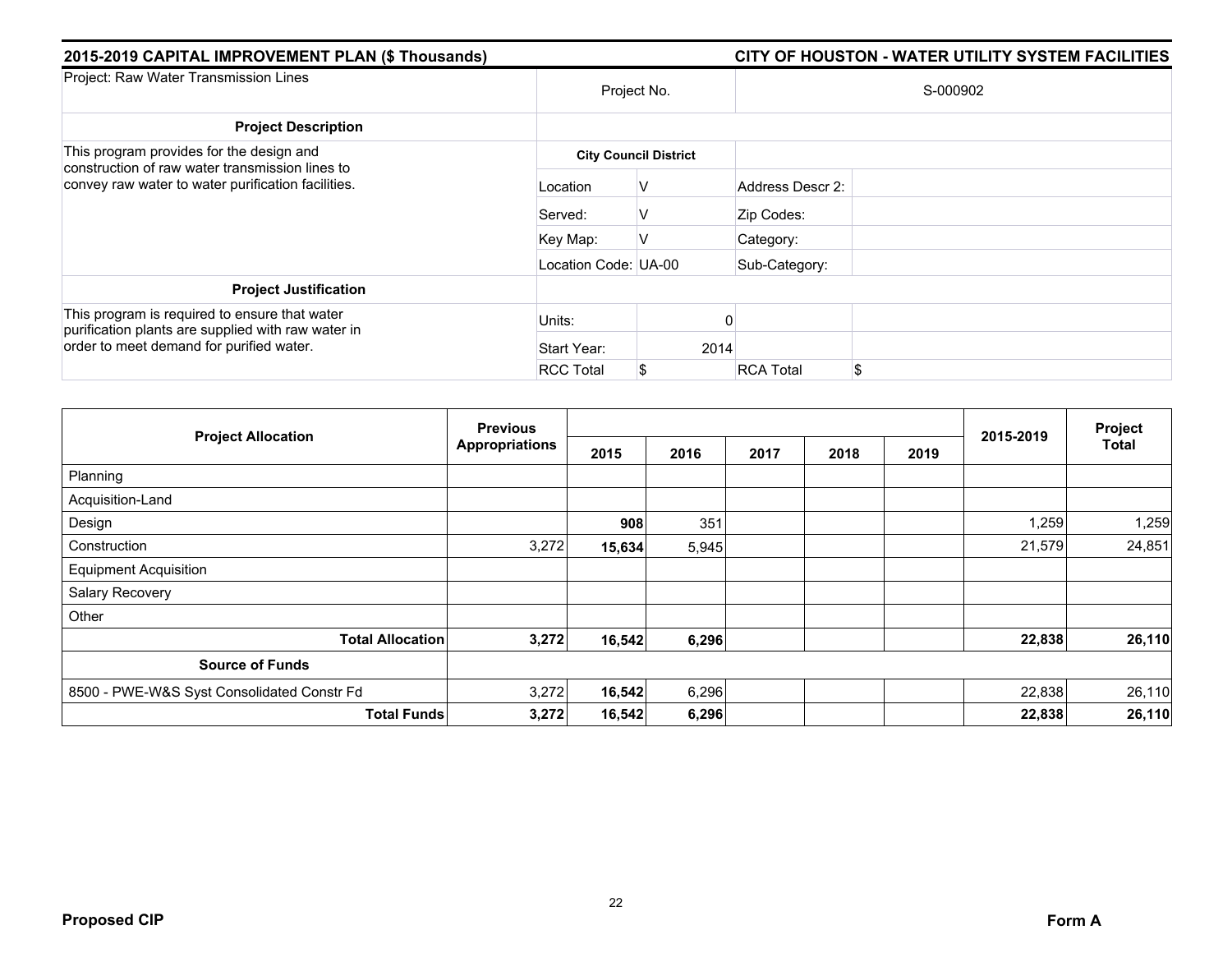| 2015-2019 CAPITAL IMPROVEMENT PLAN (\$ Thousands)                                                                                    |                      |                              | CITY OF HOUSTON - WATER UTILITY SYSTEM FACILITIES |    |  |  |  |
|--------------------------------------------------------------------------------------------------------------------------------------|----------------------|------------------------------|---------------------------------------------------|----|--|--|--|
| Project: Automatic Meter Reading Program                                                                                             | Project No.          |                              | S-000956                                          |    |  |  |  |
| <b>Project Description</b>                                                                                                           |                      |                              |                                                   |    |  |  |  |
| This program provides for the purchase andinstallation of radio<br>frequency automated meter reading devices and Mobile Data Command |                      | <b>City Council District</b> |                                                   |    |  |  |  |
| System to read meters.                                                                                                               | Location             | V                            | Address Descr 2:                                  |    |  |  |  |
|                                                                                                                                      | Served:              | V                            | Zip Codes:                                        |    |  |  |  |
|                                                                                                                                      | Key Map:             |                              | Category:                                         |    |  |  |  |
|                                                                                                                                      | Location Code: UA-00 |                              | Sub-Category:                                     |    |  |  |  |
| <b>Project Justification</b>                                                                                                         |                      |                              |                                                   |    |  |  |  |
| The program reduces manpower and allow monitoring water consumption<br>on demand to reduce unaccounted water.                        | Units:               |                              |                                                   |    |  |  |  |
|                                                                                                                                      | Start Year:          | 2007                         |                                                   |    |  |  |  |
|                                                                                                                                      | <b>RCC Total</b>     |                              | <b>RCA Total</b>                                  | \$ |  |  |  |

|                                            | <b>Previous</b>       |       |      |      | Project |      |           |        |
|--------------------------------------------|-----------------------|-------|------|------|---------|------|-----------|--------|
| <b>Project Allocation</b>                  | <b>Appropriations</b> | 2015  | 2016 | 2017 | 2018    | 2019 | 2015-2019 | Total  |
| Planning                                   |                       |       |      |      |         |      |           |        |
| Acquisition-Land                           |                       |       |      |      |         |      |           |        |
| Design                                     |                       |       |      |      |         |      |           |        |
| Construction                               | 4,250                 |       |      |      |         |      |           | 4,250  |
| <b>Equipment Acquisition</b>               | 7,637                 | 1,356 | 642  | 635  | 650     | 650  | 3,933     | 11,570 |
| Salary Recovery                            | 5,521                 |       |      |      |         |      |           | 5,521  |
| Other                                      |                       |       |      |      |         |      |           |        |
| <b>Total Allocation</b>                    | 17,408                | 1,356 | 642  | 635  | 650     | 650  | 3,933     | 21,341 |
| <b>Source of Funds</b>                     |                       |       |      |      |         |      |           |        |
| 8500 - PWE-W&S Syst Consolidated Constr Fd | 17,408                |       |      |      | 650     | 650  | 1,300     | 18,708 |
| Proposed TWDB (8500)                       |                       | 1,356 | 642  | 635  |         |      | 2,633     | 2,633  |
| <b>Total Funds</b>                         | 17,408                | 1,356 | 642  | 635  | 650     | 650  | 3,933     | 21,341 |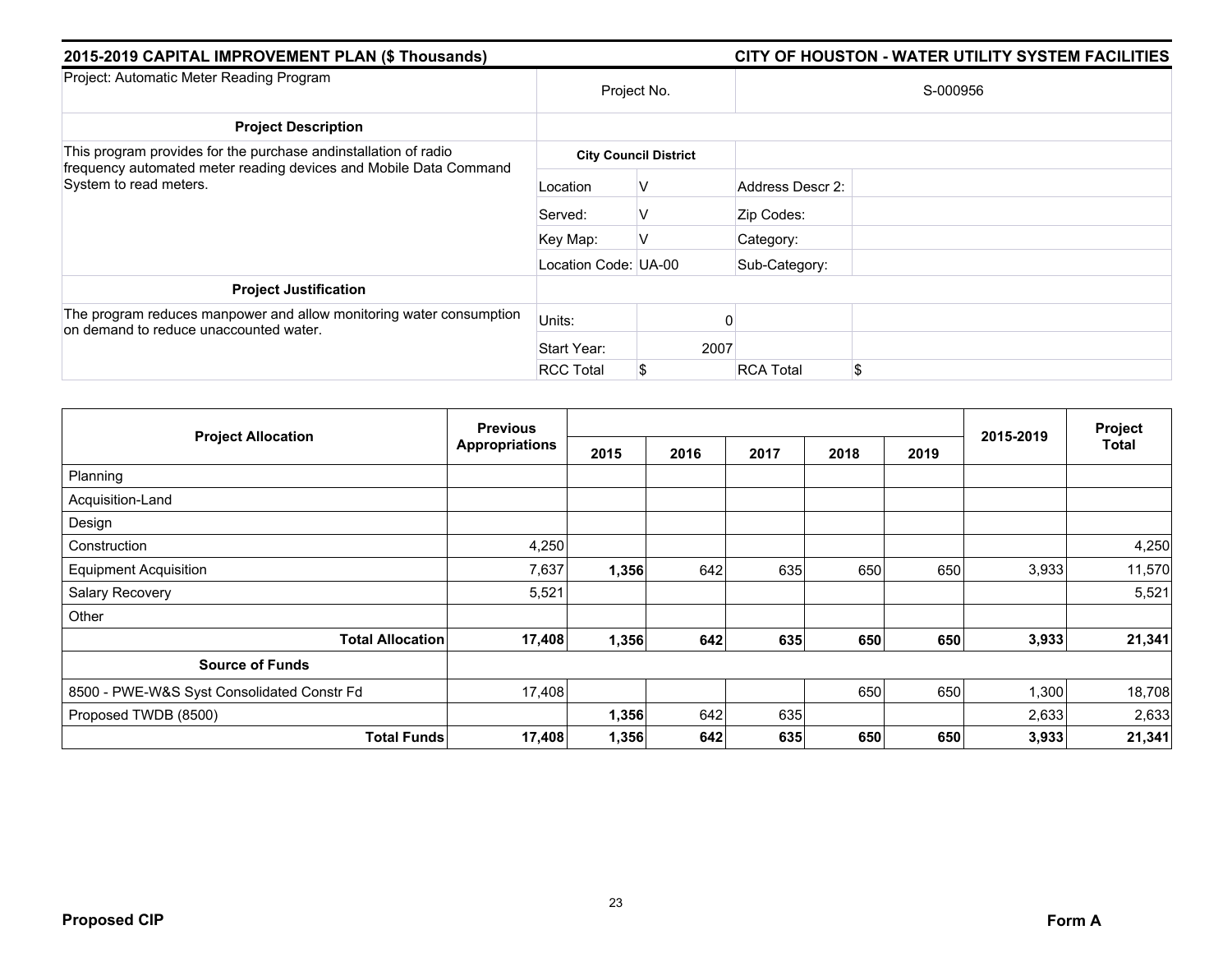| 2015-2019 CAPITAL IMPROVEMENT PLAN (\$ Thousands)                                                                                                  |                      |                              | CITY OF HOUSTON - WATER UTILITY SYSTEM FACILITIES |  |  |  |  |  |
|----------------------------------------------------------------------------------------------------------------------------------------------------|----------------------|------------------------------|---------------------------------------------------|--|--|--|--|--|
| Project: Meter Replacement & Upgrade Program                                                                                                       |                      | Project No.                  | S-000958                                          |  |  |  |  |  |
| <b>Project Description</b>                                                                                                                         |                      |                              |                                                   |  |  |  |  |  |
| This program provides removal, replacement, and upgrade of water<br>meters to get accurate readings.                                               |                      | <b>City Council District</b> |                                                   |  |  |  |  |  |
|                                                                                                                                                    | Location             | V                            | Address Descr 2:                                  |  |  |  |  |  |
|                                                                                                                                                    | Served:              | V                            | Zip Codes:                                        |  |  |  |  |  |
|                                                                                                                                                    | Key Map:             | V                            | Category:                                         |  |  |  |  |  |
|                                                                                                                                                    | Location Code: UA-00 |                              | Sub-Category:                                     |  |  |  |  |  |
| <b>Project Justification</b>                                                                                                                       |                      |                              |                                                   |  |  |  |  |  |
| Replacement of the meters has been determined to be more cost<br>effective than retrofitting the old meters and would increase<br>annual revenues. | Units:               |                              |                                                   |  |  |  |  |  |
|                                                                                                                                                    | Start Year:          | 2007                         |                                                   |  |  |  |  |  |
|                                                                                                                                                    | <b>RCC Total</b>     | S.                           | \$<br><b>RCA Total</b>                            |  |  |  |  |  |

| <b>Previous</b><br><b>Project Allocation</b> |                       |       |       | Project |       |       |           |        |
|----------------------------------------------|-----------------------|-------|-------|---------|-------|-------|-----------|--------|
|                                              | <b>Appropriations</b> | 2015  | 2016  | 2017    | 2018  | 2019  | 2015-2019 | Total  |
| Planning                                     |                       |       |       |         |       |       |           |        |
| Acquisition-Land                             |                       |       |       |         |       |       |           |        |
| Design                                       |                       |       |       |         |       |       |           |        |
| Construction                                 |                       |       |       |         |       |       |           |        |
| <b>Equipment Acquisition</b>                 | 1,571                 | 2,179 | 2,850 | 2,750   | 2,650 | 2,500 | 12,929    | 14,500 |
| Salary Recovery                              |                       |       |       |         |       |       |           |        |
| Other                                        |                       |       |       |         |       |       |           |        |
| <b>Total Allocation</b>                      | 1,571                 | 2,179 | 2,850 | 2,750   | 2,650 | 2,500 | 12,929    | 14,500 |
| <b>Source of Funds</b>                       |                       |       |       |         |       |       |           |        |
| 8500 - PWE-W&S Syst Consolidated Constr Fd   | 1,571                 |       |       |         | 2,650 | 2,500 | 5,150     | 6,721  |
| Proposed TWDB (8500)                         |                       | 2,179 | 2,850 | 2,750   |       |       | 7,779     | 7,779  |
| <b>Total Funds</b>                           | 1,571                 | 2,179 | 2,850 | 2,750   | 2,650 | 2,500 | 12,929    | 14,500 |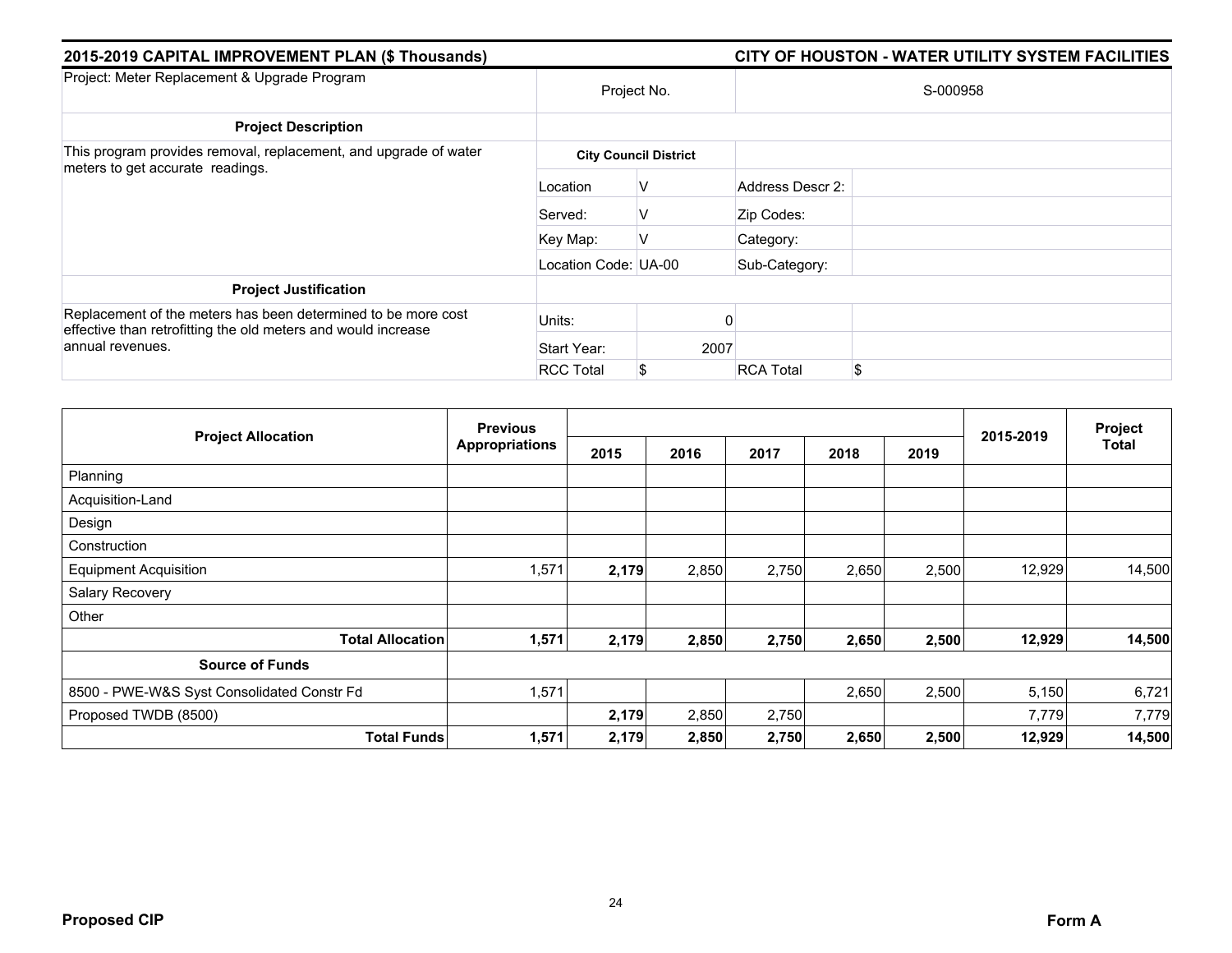| 2015-2019 CAPITAL IMPROVEMENT PLAN (\$ Thousands)                                                                                                                                                                                                                        |                              |      |                  | CITY OF HOUSTON - WATER UTILITY SYSTEM FACILITIES |  |  |  |
|--------------------------------------------------------------------------------------------------------------------------------------------------------------------------------------------------------------------------------------------------------------------------|------------------------------|------|------------------|---------------------------------------------------|--|--|--|
| Project: Pump Station Program                                                                                                                                                                                                                                            | Project No.                  |      | S-001000         |                                                   |  |  |  |
| <b>Project Description</b>                                                                                                                                                                                                                                               |                              |      |                  |                                                   |  |  |  |
| This program provides for the renewal of<br>pump stations. Improvements include<br>renovations, individual pump installation,<br>replacement of electrical switchgear,<br>generators, valves, meters, motors, pumps,<br>lead abatement, site demolition, and<br>roadway. | <b>City Council District</b> |      |                  |                                                   |  |  |  |
|                                                                                                                                                                                                                                                                          | Location                     | V    | Address Descr 2: |                                                   |  |  |  |
|                                                                                                                                                                                                                                                                          | Served:                      | v    | Zip Codes:       |                                                   |  |  |  |
|                                                                                                                                                                                                                                                                          | Key Map:                     | ν    | Category:        |                                                   |  |  |  |
|                                                                                                                                                                                                                                                                          | Location Code: UA-00         |      | Sub-Category:    |                                                   |  |  |  |
| <b>Project Justification</b>                                                                                                                                                                                                                                             |                              |      |                  |                                                   |  |  |  |
| This program is necessary to meet the water<br>system capacity requirements by the TCEQ and<br>Annual State inspection.                                                                                                                                                  | Units:                       |      |                  |                                                   |  |  |  |
|                                                                                                                                                                                                                                                                          | Start Year:                  | 2007 |                  |                                                   |  |  |  |
|                                                                                                                                                                                                                                                                          | <b>RCC Total</b>             | S.   | <b>RCA Total</b> | \$                                                |  |  |  |

| <b>Project Allocation</b>                  | <b>Previous</b>       |        |        |        |        |       |           | Project      |
|--------------------------------------------|-----------------------|--------|--------|--------|--------|-------|-----------|--------------|
|                                            | <b>Appropriations</b> | 2015   | 2016   | 2017   | 2018   | 2019  | 2015-2019 | <b>Total</b> |
| Planning                                   |                       |        |        |        |        |       |           |              |
| Acquisition-Land                           |                       |        |        |        |        |       |           |              |
| Design                                     | 14,760                | 3,230  | 175    |        |        |       | 3,405     | 18,165       |
| Construction                               | 40,387                | 7,477  | 28,555 | 15,104 | 11,666 | 1,248 | 64,050    | 104,437      |
| <b>Equipment Acquisition</b>               | 6,840                 |        |        |        |        |       |           | 6,840        |
| Salary Recovery                            |                       |        |        |        |        |       |           |              |
| Other                                      |                       |        |        |        |        |       |           |              |
| <b>Total Allocation</b>                    | 61,987                | 10,707 | 28,730 | 15,104 | 11,666 | 1,248 | 67,455    | 129,442      |
| <b>Source of Funds</b>                     |                       |        |        |        |        |       |           |              |
| 8500 - PWE-W&S Syst Consolidated Constr Fd | 61,987                | 10,707 | 28,730 | 15,104 | 11,666 | 1,248 | 67,455    | 129,442      |
| <b>Total Funds</b>                         | 61,987                | 10,707 | 28,730 | 15,104 | 11,666 | 1,248 | 67,455    | 129,442      |